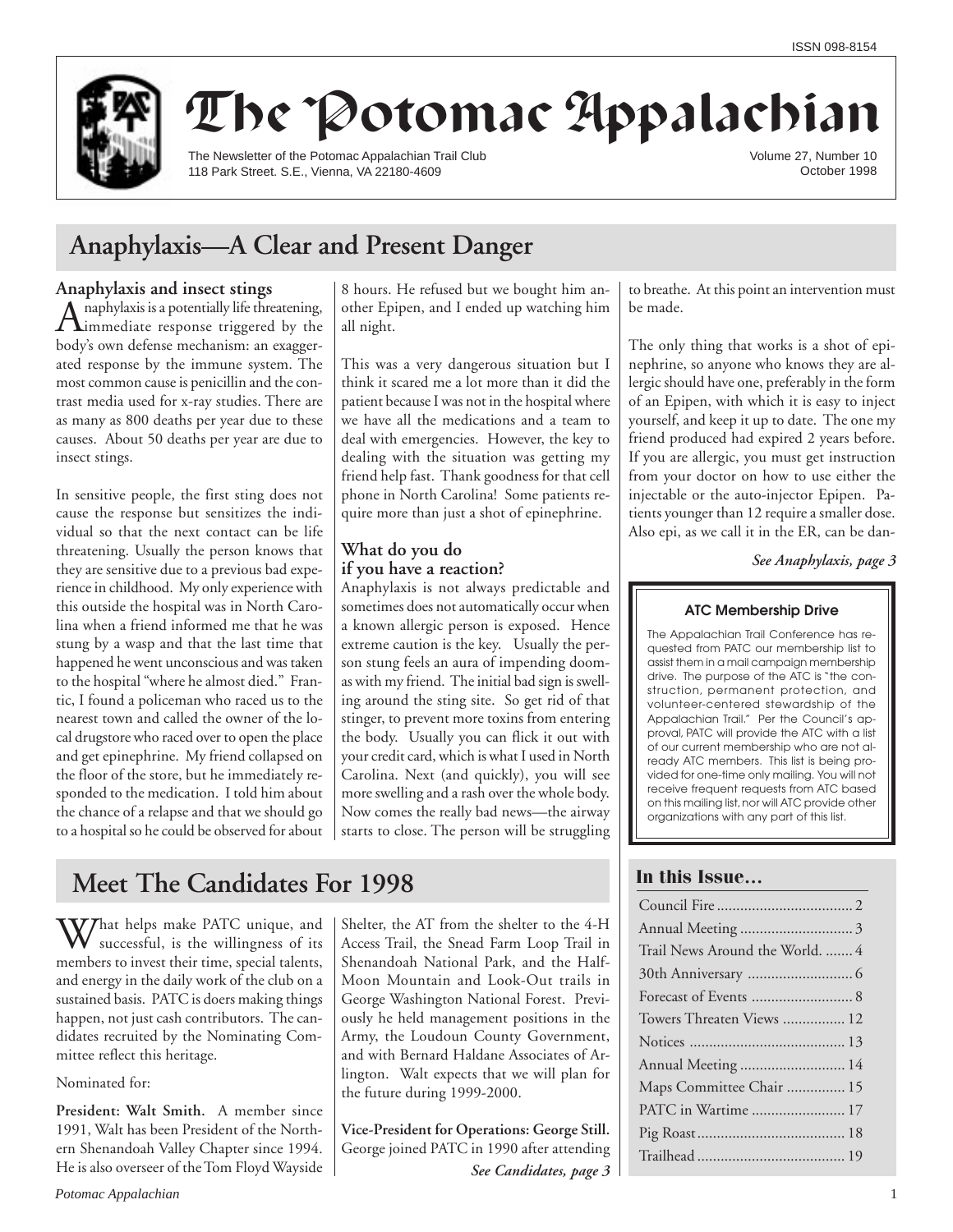### **Council Members, Chairs and Staff**

**Officers**

**President:** Sandi Marra **VP Operations:** George Still **VP Volunteerism:** Tom Johnson **Supervisor of Trails:** Peter Gatje Email: PJGatje@aol.com **Supervisor of Corridor Management:** Bob Butt **General Secretary:** Warren Sharp **General Counsel:** Randy Minchew **Membership Secretary:** Lisa Still **Treasurer:** Dick Newcomer **Recording Secretary:** Gerhard Salinger

**Sections/ Chapters Mountaineering Section:** Tony Sanders **SMRG:** Randy Rupp **Ski Touring Section:** Katherine Stentzel **North Chapter:** Steve Koeppen **N. Shenandoah Valley Chapter:** Walt Smith **S. Shenandoah Valley Chapter:** Lynn Cameron **Charlottesville Chapter:** John Shannon **West Virginia Chapter:** Jane Thompson

**Standing Committee Chairs (Council Members) Blackburn Trail Center:** Chris Brunton **Cabins:** Matt Ogorzalek **Cabin Construction:** Charlie Graf **Conservation:** Mary Margaret Sloan **Corporate Donations:** Jack Reeder **Endowment:** Bill Ladd **Finance:** Blair Staley **Hikes:** Tom Johnson **Lands:** Phil Paschall & Eric Olson, co-chairs **Legal:** Randy Minchew **Maps:** Dave Pierce **Maryland Appalachian Trail Management Committee:** Charlie Graf **Public Affairs:** Terry Cummings **Publications:** Jean Golightly **Shelters:** John Andrews **Trail Patrol:** John Moore

**Special Committees/Ongoing Activities Archives & Library:** Paula Strain **Tuscarora Trail Land Management:** Vacant **Cabin Reservations:** Marilyn Stone **Deputy Supervisor of Trails:** Rick Rhoades **Firestone Tract Management:** Vacant **Information/Sales Desks:** Marguerite Schneeberger **Internet Services:** Andy Hiltz **Land Management:** Ed McKnew **Vining Tract Management:** Howard Johnson

### **Potomac Appalachian**

**Chief Editor:** Bianca Menendez Email: bianca@moon.jic.com **Features Editor:** Joanne Erickson **Forecast Co-Editors:** Joe O'Neill Email: Joe\_Oneill@prodigy.com

**Headquarters Tel:** 703/242-0693 **Fax:** 703/242-0968 **Email:** WRiley1226@aol.com **24-hour Activities Tape:** 703/242-0965

#### **Staff**

- **Director of Administration:** Wilson Riley (Ext. 11) Email: WRiley1226@aol.com **Trails Management Coordinator:** Heidi Forrest
- (Ext.12) Email: heidif@erols.com **Business Manager:** Regina Garnett (Ext. 15)

Email: rgarnett@erols.com **Membership/Cabin Coordinator:** Pat Fankhauser

(Ext. 17) Email: pfankh@erols.com **Sales Coordinator:** Maureen Estes (Ext. 19) **World Wide Web URL:** http://patc.simplenet.com/

# **Council Fire**

The Council held its regular meeting on<br>August 11, 1998 at the Club headquarters. The meeting was attended by 25 Council members, 1 Special Committee Chair, 3 staff and 2 Club members.

The PATC membership stands at 6,111. There were 101 new members registered in the month of July.

The Council permitted the PATC membership list to be given to the Appalachian Trail Conference for a one-time use in a campaign to increase membership in ATC, the parent club of the Trail maintaining organizations,

The Council declined to consider an offer to purchase the Club headquarters. The previous move took several years to complete and required a large outlay of physical and intellectual resources.

The Council voted that PATC should become party to a memorandum of understanding (MOU) regarding maintenance of the Appalachian Trail in and near the Harpers Ferry National Historic Park. This is one of a series of MOUs defining the roles of the various partners in trail maintenance and improvement. The partners are the National Park, PATC, ATC, and the Appalachian Trail Park Office.

Representatives of PATC will meet with representatives of the Shenandoah National Park to inspect some of the cabins in the Park that are maintained by PATC to resolve questions about PATC's stewardship of the cabins.

The closing on the Oliphant property has been delayed to allow for a resolution among three property owners of a prescriptive easement on a roadway leading to the property. It is expected that the closing will be in September.

Members of the Executive Committee of PATC met at Blackburn Trail Center on the first weekend in August to lay the groundwork for long range planning. The major issues related to structuring the Club to efficiently maintain its volunteer orientation. There is a concern that only about 10 to 15 percent of the members are actively involved in maintenance of trails, shelters and cabins and other ancillary activities.

The letter detailing the development of the budget for 1999 will be sent out by September 8. The budget requests are due from Committee chairs by October 13. The budget will be developed and discussed with the Executive Committee at their November meeting. The vote will be December 8. Committee Chairs will be asked to state how the request addresses their long and short-term goals.

The agreement with GeoTrek to produce a CD-ROM version of the Appalachian Trail Guides and Maps has dissolved.

The publisher of *A Walk in the Woods* has offered cash settlement for using a copy of a PATC map on the cover without permission. Future editions will credit PATC. ❑

> *–Gerhard Salinger, Recording Secretary*

# **Reminder—New Cabin Rental Rates**

**Reminder:** As announced in the July 1998<br>issue of the *Potomac Appalachian*, Council approved a simplified and adjusted cabin rental rate structure to become effective on October 1, 1998. See the July issue for a table of the new rate structure. This notice serves to remind all cabin renters that the new rate structure becomes effective for all cabins reserved at or after 4:00 p.m., October 1, 1998. This includes all cabins owned or managed by the Club. Shenandoah National Park officials have approved the new rate structure for the six primitive cabins inside SNP.

The cabins owned or managed by the Club are intended to provide unique outdoor recreational opportunities for our members. PATC currently offers 27 cabins for rent. Of these, 12 are available to the public, and 15 are reserved for members only. Eighteen cabins are located in Virginia, four each in Maryland and Pennsylvania, and one in West Virginia. Five more are currently under construction. ❑

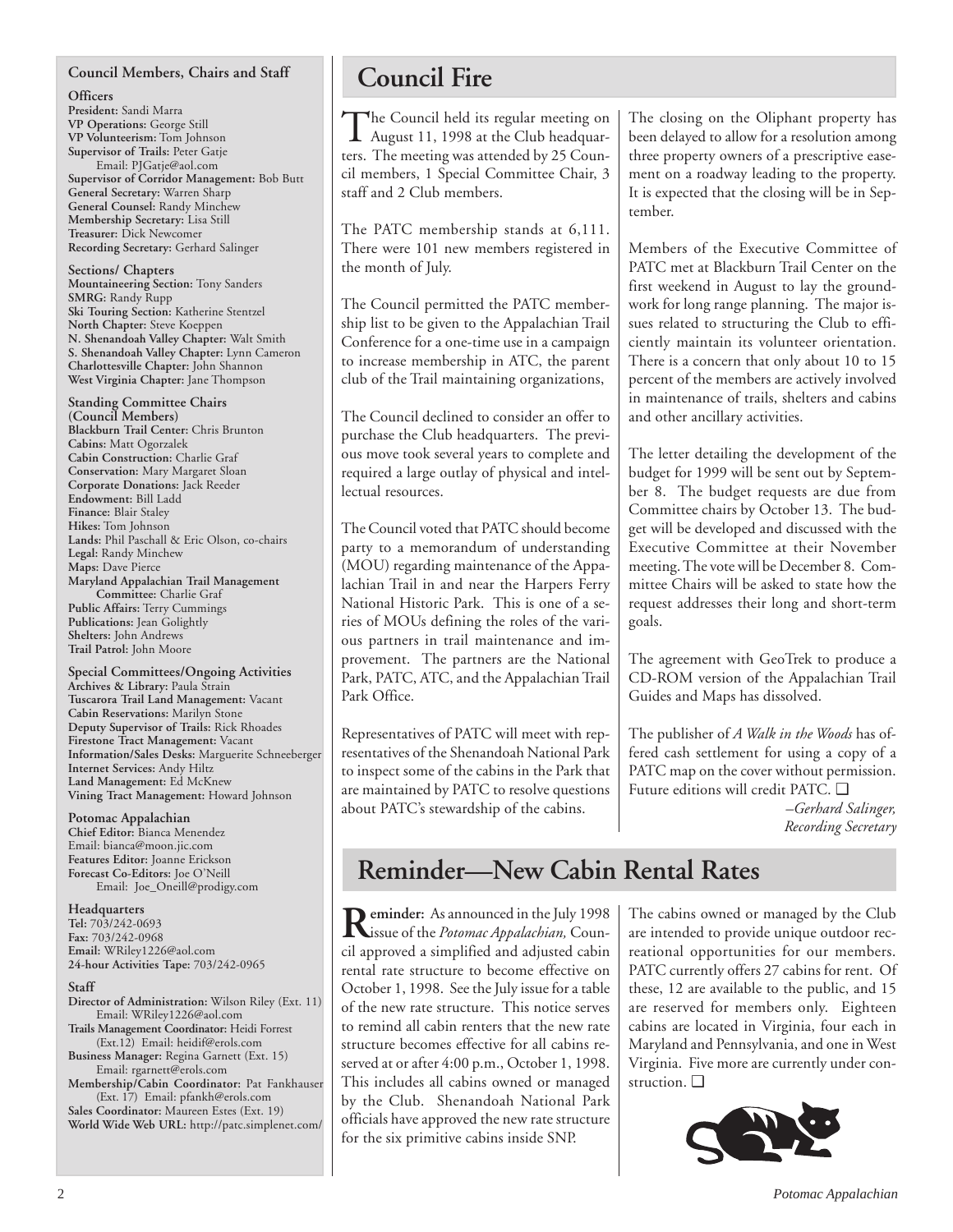### *Anaphylaxis, from page 1*

gerous—especially in older folks—like over 50. For those taking certain medications, like Beta-blockers, which are commonly prescribed for migraine headaches or high blood pressure, epinephrine can be rendered useless. If any of these factors applies to you, discuss it with your doctor.

Another alternative if you romp around the woods frequently is to get desensitized. See your family physician to get a reference to an allergist, who will administer allergy shots and gradually desensitize you to any insect stings you're allergic to.

# **What to do if you're a hike leader**

All this boils down to some easy to understand concepts. If you are the person lead-

three worktrips building Pinnacles Shelter on the (then) Big Blue Trail near Gore, Virginia. After a short membership lapse, he rejoined in 1992 and worked on the Shelters Committee, taking an active part in every Shelters project and acting as District Manager for Shelters in Maryland. George has worked closely with PATC Special events. He assisted the Virginia '95 Committee with their ATC conference, after which he was nominated for the position of First Vice President for the 1996 term. Because of an office transfer to New York, he was unable to complete that term and resigned the office. Upon returning to the area in 1996, he resumed Shelter Crew work at the Per-Lee project, and was "re-elected" to the new post of Vice President of Operations for the 1997/98 term. He has most-recently worked with Shelters Chairman John Andrews on trips to improve the Park Service's "rating" of structures within the Shenandoah National Park, and has been active with the Blackburn Trail Center renovation. This year he developed a Family Hikes Program and led hikes for parents and their children. He is currently examining future Cabins policy, bringing PATC-maintained cabins within the park into compliance with SNP guidelines, and exploring the direction PATC may wish to go with future Concessions Agreements with SNP.

**Vice-President for Volunteerism: Tom Johnson.** Head of the Hikes Committee and an active organizer of other activities, Tom is the incumbent. He's been a member since 1972, and is currently an AT overseer. He has led out-of-country excursions to Japan, England, and Costa Rica.

ing a group of hikers, you must find out if anyone in the group is allergic to insect stings. If so, my advice is to ask about their Epipenif they know how to use it, etc—because you are not trained to use the devise unless you are a medical professional. Even paramedics in DC are not allowed to give it; the rule is they can only "assist" the patient. As you can see, there is some "gray area" here.

Remember that fire ants in addition to all kinds of bees can cause this problem, and there are "mild" cases, those who are not truly allergic but have a reaction. These individuals experience swelling around the sting site. This kind of reaction responds well to ice and Benedryl (diphenhydramine). It works for mild bee-sting reactions but not for the serious ones.

*Candidates, from page 1* **Supervisor of Trails: Pete Gatje.** A member since 1989, Pete has been serving as Supervisor of Trails (SOT) since 1997. He is also serving concurrently as District Manager for the Northern Virginia Metro Trails and as an overseer for the AT in the Central District of the SNP near Skyland. An avid hiker, he has hiked over 300 miles of the AT and submitted several articles to the *PA.* Pete helped coordinate the highly successful PATC ice storm recovery effort this past spring for the SNP AT and side trails. As the SOT, he will be responsible for supporting the efforts of the 468 overseers, 12 District Managers, and 7 Trail Crew Leaders who maintain nearly 1,000 miles of trail. Additionally, the SOT is responsible for the efforts of the Shenandoah and Massarock Trail Crews, who provide 10 weeks of volunteer work each summer. Pete has enjoyed working with his highly dedicated, enthusiastic, and interesting group of PATC District Managers and Trail Crew leaders so much that he is willing to take on the challenge of another two years.

> **Supervisor of Corridor Management: Tom Lupp.** A member since 1986, Tom has spent most of his time working with the North Chapter. He served as chapter representative to Council in 1994 and 1995. He recently wrote the current North half of the Tuscarora Trail Guide. He also assisted with the South half guide and the new J & K maps.

> **General Secretary: Warren Sharp.** Warren has been a Club member since 1975. In his early years with the Club, Warren was active in Trail work, including overseeing of a section of the Appalachian Trail in northern Virginia for about twenty years. He was also active in the

### **To prevent getting stung**

Of course, the best prevention is not getting stung at all. Bees and other stinging insects are attracted to brightly-colored clothing, confusing it with a flower. Avoid wearing these colors, and stay away from areas where you know there are stinging insects present.

Learn to recognize the signs of anaphylaxis and be prepared to get help quickly if you or someone you're with starts to show those signs. As with all emergency situation, preparedness is key to getting out of the situation safe and sound. ❑

> *—Dr. John McNamara, MD, MPH, Assistant Professor of Physiology, George Washington University PATC Medical Committee Chair*

Club's shelters construction program for more than a decade. Since the early 1980s, Warren has held a number of elected offices in the Club, including several terms as a vice-president, and then was President of the Club for four one-year terms from 1986 through 1989. Subsequent to his tenure as President, he has served variously as General Secretary and as Recording Secretary. He currently is completing a two-year term as General Secretary. Although now retired, Warren is an electrical engineer, whose professional career was spent mostly in technical and engineering management positions involving the ground-based air navigation and air traffic control system operated by the US Department of Transportation's Federal Aviation Administration. Warren's goals during the period of 1999-2000 include continuing to upgrade the headquarters systems and staff capabilities to more fully serve evolving Club needs as we strive to meet the challenges to trails that the new millennium is certain to present.

**General Counsel: Eric Olson.** Eric moves to the General Counsel position after serving as co-chairman of the Trail Lands Committee for the past eight years where he has been involved in numerous land acquisition projects that provide additional protection to the lands and resources of the AT and Tuscarora Trail. Eric joined PATC in 1984 following his 1983 AT "through hike" and maintains a section of the AT near Front Royal, VA.

**Membership Secretary: Terry Cummings.** Terry has been with the club since 1993 and a member of the council since 1994 when he took over the public relations job. He was *See Candidates, page 4*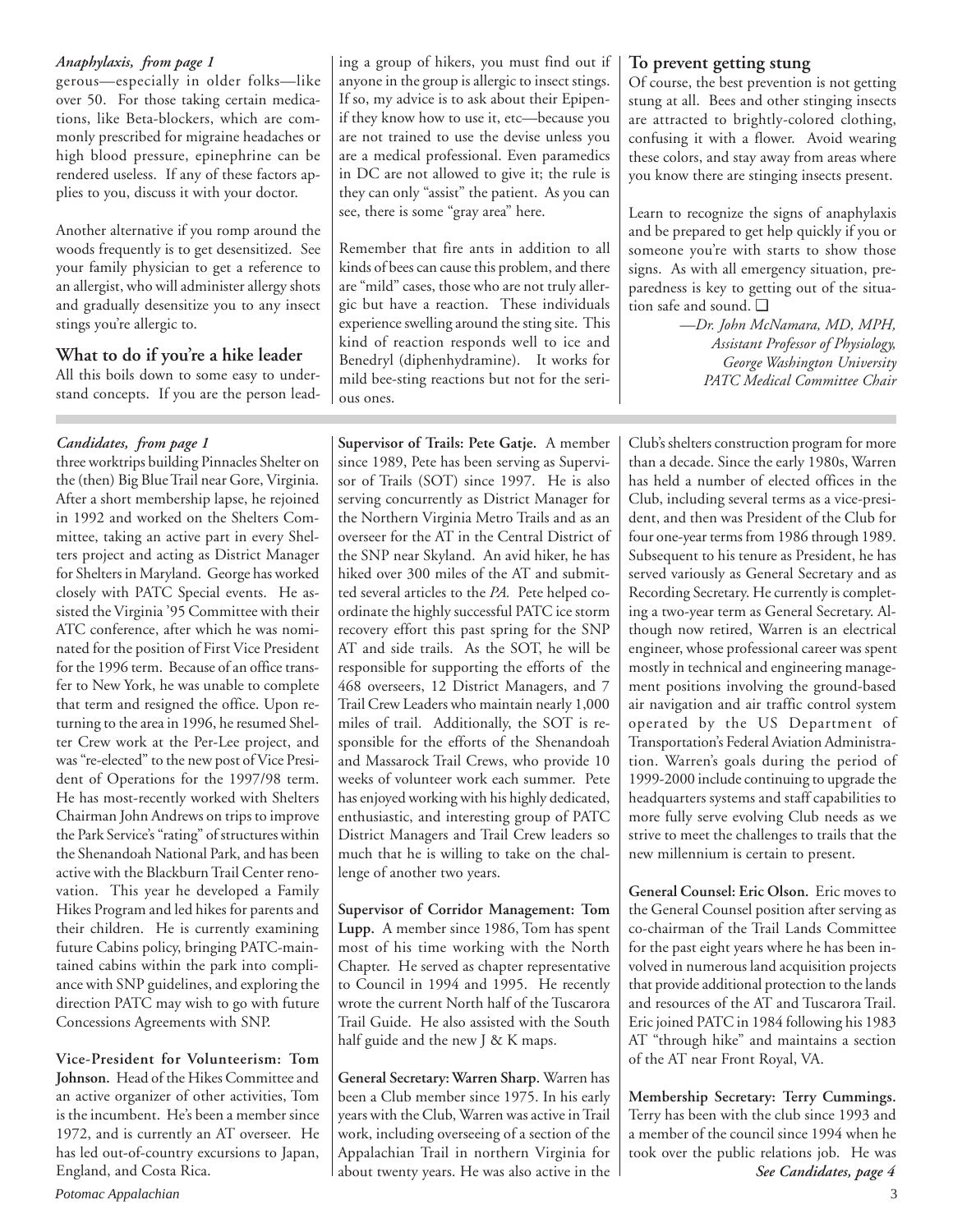### *Candidates, from page 3*

responsible for the publicity and press relations for Virginia '95, the biennial meeting of the Appalachian Trail Conference in Harrisonburg. He has always been a strong advocate of programs that bring value to one's membership, especially with regard to families and children. He has two children of his own that love the outdoors but need some people their age to share the experience with. One of his goals as the new membership secretary is to develop activities for different age groups and cultivate a membership base for the future that is interested in the stewardship of our natural resources. He is currently employed by the American Hiking Society as the manager of the National Trails System program.

**Treasurer: Richard Newcomer.** Dick Newcomer has served as PATC treasurer for the past four years. During that time he has enhanced the Club's reporting, coordinated the set up of accounts to control long term capital projects, and has organized the Club's first audit by an independent CPA firm. In real life, Dick is a CPA and works as the CFO of an international consulting firm. Other Club interests include hiking and cabins. During the coming term, Dick hopes to use his experience to date to assist in the long range planning as the Club evolves into an ever larger organization.

**Recording Secretary: Gerhardt Salinger.** An incumbent, he has been a Club member for eight years and serves as a substitute on the Sales Desk. He and his wife are overseers for a section of the Bull Run Occoquan Trail and have hiked over 80% of the AT in sections. Salinger was hikes chairman for the Virginia '95 Conference. He was president of the Schenectady Chapter of the Adirondack Mountain Club and served a term on the ADK Board of Governors, before moving to Washington. He would use this experience to help the Club develop a long range plan.

# **MEMBER NOTICE**

On Friday, November 6, 1998, PATC members will elect officers to the PATC Executive Committee. See the article above for the names of persons recommended by the Nominating Committee. These officers will serve for two years starting January 1, 1999. Members in good standing may vote either in person, at the annual meeting, or by absentee ballot. Those wishing to vote by absentee ballot must request a ballot in writing using the form below (or a photo-copy of the form). Ballots will be mailed beginning on October 22, 1998, the day after the cut-off date for receiving nominations made by petition. In order for absentee ballots to count, they must be received at Club headquarters in Vienna no later than 5 p.m. on November 6, 1998.

Other nominations of a complete slate for the Executive Committee, or of individual officers, may be made by twenty-five members who are in good standing. The twentyfive members must sign their names and post their nominations with Wilson Riley, Director of Administration, at the Club headquarters no later than 9 p.m. on October 21, 1998. Nominations will not be accepted from the floor at the annual meeting. ❑

TO: Potomac Appalachian Trail Club Attn: Ballot Request 118 Park Street, SE Vienna, VA 22180

Please provide me with an absentee ballot for the election of 1999-2000 PATC officers. I will not be voting in person at the PATC annual meeting held on November 6, 1998.

A self-addressed, 32-cent stamped envelope is enclosed if I need the ballot returned by mail.

Ballots may be obtained in person at the above address, during normal volunteer staffing hours, from October 22 to November 6, 1998.

\_\_\_\_\_\_\_\_\_\_\_\_\_\_\_\_\_\_\_\_\_\_\_\_\_\_\_\_\_\_

\_\_\_\_\_\_\_\_\_\_\_\_\_\_\_\_\_\_\_\_\_\_\_\_\_\_\_\_ Printed Name

Signature



# **Trail News From Around the World**

The Recreational Fee Demonstration Pro-<br>gram (a trial period for increased entrance fees at many national parks) has now been in effect for a year. In a January report to Congress, the agencies involved (NPS, U.S. Fish and Wildlife Service, U.S. Forest Service, and Bureau of Land Management) related that the program has increased revenues, but presented several challenges. Described in the report were the results of a 1997 survey of national park visitors, indicating that over 80% of respondents were satisfied with the fees or thought they were too low, and 96% said the new fees would not affect their plans to visit parks. The report also included a Forest Service questionnaire that stated that over 60% of respondents thought the services provided by the parks were at least equal to the fees paid, while 24% said otherwise. Support for the fees was generally related to the idea that the revenues would be spent within the parks and not returned to the U.S. Treasury. —from *The Mountaineer,* June 1998 (newsletter of The Mountaineers)

Two acres of woodland adjacent to the Appalachian Trail on Peters Mountain (in Pennsylvania) were burned in an October 31, 1997 fire. While the burnt area was relatively small and out of direct sight of the AT, the fire will have a negative visual impact for several years. Firefighters had to widen the trail in order to reach the blaze with their equipment, resulting in a road-like appearance instead of a narrow, winding path. Forest Rangers determined that a nearby campfire was the origin of the

fire. —from the *Bushwack Bulletin*, June/ August 1998 (newsletter of the Susquehanna Appalachian Trail Club, Inc.)

Good news for Appalachian Trail throughhikers: Woods Hole Shelter, just south of Slaughter Gap on the Georgia section of the trail, was officially opened on May 2, 1998 and dedicated to Tillie Wood and her late husband, Roy. For twelve years, Tillie has been housing through-hikers in her bunkhouse and treating them to a sumptuous breakfast. During last year's season alone, 355 hikers enjoyed her hospitality. Woods Hole Shelter is the only log shelter on the Georgia section of the AT. —from *The Georgia Mountaineer,* June 1998 (newsletter of the Georgia Appalachian Trail Club)

*(Continued on page 5)*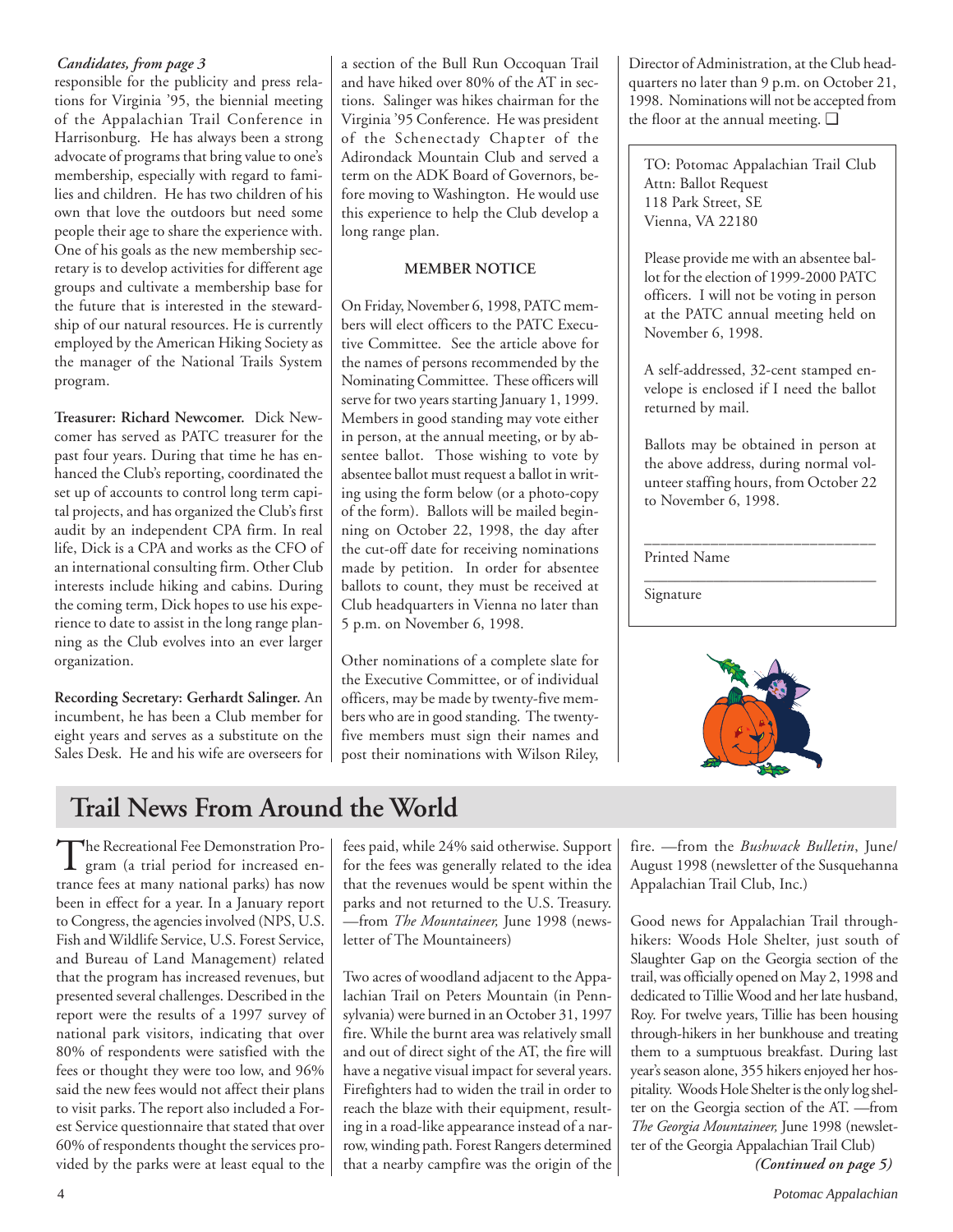On April 6, 1998, the National Park Service purchased 827 acres from the city of Roanoke, Virginia. Located along the ridge of Carvins Cove Reservoir, the purchase, in the form of a permanent easement, protects four miles of the Appalachian Trail. These four miles were the largest single stretch still unprotected along the entire AT. —from the *Trail Blazer,* Summer 1998 (newsletter of the Roanoke Appalachian Trail Club)

And for the health-conscious among us: In a new monthly column on Trail Medicine in the *Finger Lakes Trail News,* Bob Michiel, M.D. states that aerobic exercise (which you get when you hike and backpack) lowers your resting heart rate, blood pressure, blood sugar, and cholesterol, and improves aerobic metabolism. The sum total of these benefits, he says, is that, by engaging in aerobic activity for at least half an hour three times weekly, you may live a longer, happier, and healthier life. (Your friendly reporter would like to take this opportunity to point out that engaging in the frolicsome sport of volunteer trail work provides all of the above benefits, plus camaraderie, free food, new friends, etc., etc.) —shameless lobbying on the behalf of trail crews aside, from the *Finger Lakes Trail News* (newsletter of the Finger Lakes Trail Conference, Inc.)

In May, a dozen Florida Congressmen asked the House Appropriations Committee to increase funding for the Florida National Scenic Trail. If included in the Federal budget, the funding would increase the amount appropriated for the FNST by over half, and would provide \$1 million for land acquisition for the trail in the St. Marks National Wildlife Refuge. —from the *Footprint* (newsletter of the Florida Trail Association)

The effort to restore elk to the Great Smoky Mountains National Park may be delayed by as many as three years, due to concerns about diseases the elk carry. The plans are to bring in 40-50 elk from Elk Mountain National Park in Canada so officials can study the likelihood of the elk's long-term survival in the park environment. Common reasons a species may not do well when reintroduced include loss of habitat, changed environmental conditions, increased human activity, and disease. Elk populations frequently carry tuberculosis and brucellosis; chronic wasting disease, a relatively new disorder, has been discovered in Colorado and Wyoming elk popluations. Elk will not be released in the park until the healthiest-possible animals have been found, to avoid any chance of infecting other wildlife or domestic animals. A brief progress report on recently reintroduced critters: river otters are doing well, as are peregrine falcons, which have reproduced successfully in the park for the second year; the success of the wolf reintroduction is still uncertain, though the park continues in its efforts. —from "Experimental Elk Release Delayed," *The Enterprise Mountaineer,* August 24, 1998 (NC local newspaper)

*–Lynn Witwer*

Maryland's Rural Legacy Progam has made its first grants for protection against development. \$3.25 million dollars of \$29 million are going to Frederick, Montgomery, and Washington counties to protect 2,794 acres of farm land, Civil War battlefield sites near Antietam National battlefield and on South Mountain, and near the Potomac River, the C & O Canal, and the Appalachian Trail.

A 3,300 mile trail connecting the Atlantic, Pacific and Arctic Oceans is under construction in Canada. Open to multiple users (hikers, cyclists, riders, etc.), it will use existing trails, railroad rights-of-way, federal and provincial parks, and private lands for which right-of-way is granted. Headquarters of the Trans Canada Trail foundation is 5417 Centre Crescent, Calgary, Alberta.

Newly constructed and altered outdoor recreation areas "will, with the publication of new regulations nearing completion, have to comply with the 1990 Americans with Disabilities Act in providing accessibility. Clearly, any new foot trail will have to comply. It is not clear whether a relocated section of an already existing trail that is not accessible to the disabled will have to.

A marketing communications firm, Swenson Russell of Lincoln, Nebraska, reports in "A Financial Profile of Backpackers, Campers, and Hikers" that hikers are more affluent than one expects. While only about 10.9% of the adult population over 13 have hiked once in the last year, 51.30% of that group live in households with an annual income of over \$50,000. Only 37.4% of the total adult population have income at that level. Backpackers are slightly less affluent: only 47% of those who have backpacked in the past year have the \$50,000 income. The August *American Hiker* carries much more data from this report. ❑

*–Paula Strain*

# **Looking Back**

20 Years Ago this Month....

 The *PA* offered kudos to Jean Golightly for publishing the new PATC guide *Circuit Hikes in Virginia, West Virginia, Maryland and Pennsylvania.* Today, a sixth edition of this guide is being prepared.

40 Years Ago this Month....

 Orville Crowder reported that Harpers Ferry National Monument had three new trails: the Island Trail, the Jefferson Rock Trail, and the Loudon Heights Trail. Mr. Crowder expressed the hope that a restoration of the Appalachian Trail route to Harpers Ferry might soon follow.

60 Years Ago this Month....

William Appel, of the Equipment Committee, reported on an innovation to increase the comfort of down sleeping bags. He inflated cylindrical balloons and inserted them into pockets in the bottom of his sleeping bag to create an "exceedingly warm, comfortable bed even on stony ground."

# **Do you Know??**

Where is the first point south of Killington Vermont on the Appalachian Trail where the height of 4,000 feet is reached?

Answer on page 18.

### Patrons

Capital Hiking Club Center Hiking Club Potomac Backpackers Association Sierra Club, Washington Outings Program Wanderbirds Hiking Club

### Corporate Supporters

Blue Ridge Mountain Sports **Campmor** Casual Adventures Duron Hewlett-Packard Hudson Trail Outfitters Outdoor Adventure REI The Outfitter at Harpers Ferry The Trail House Wilderness Voyagers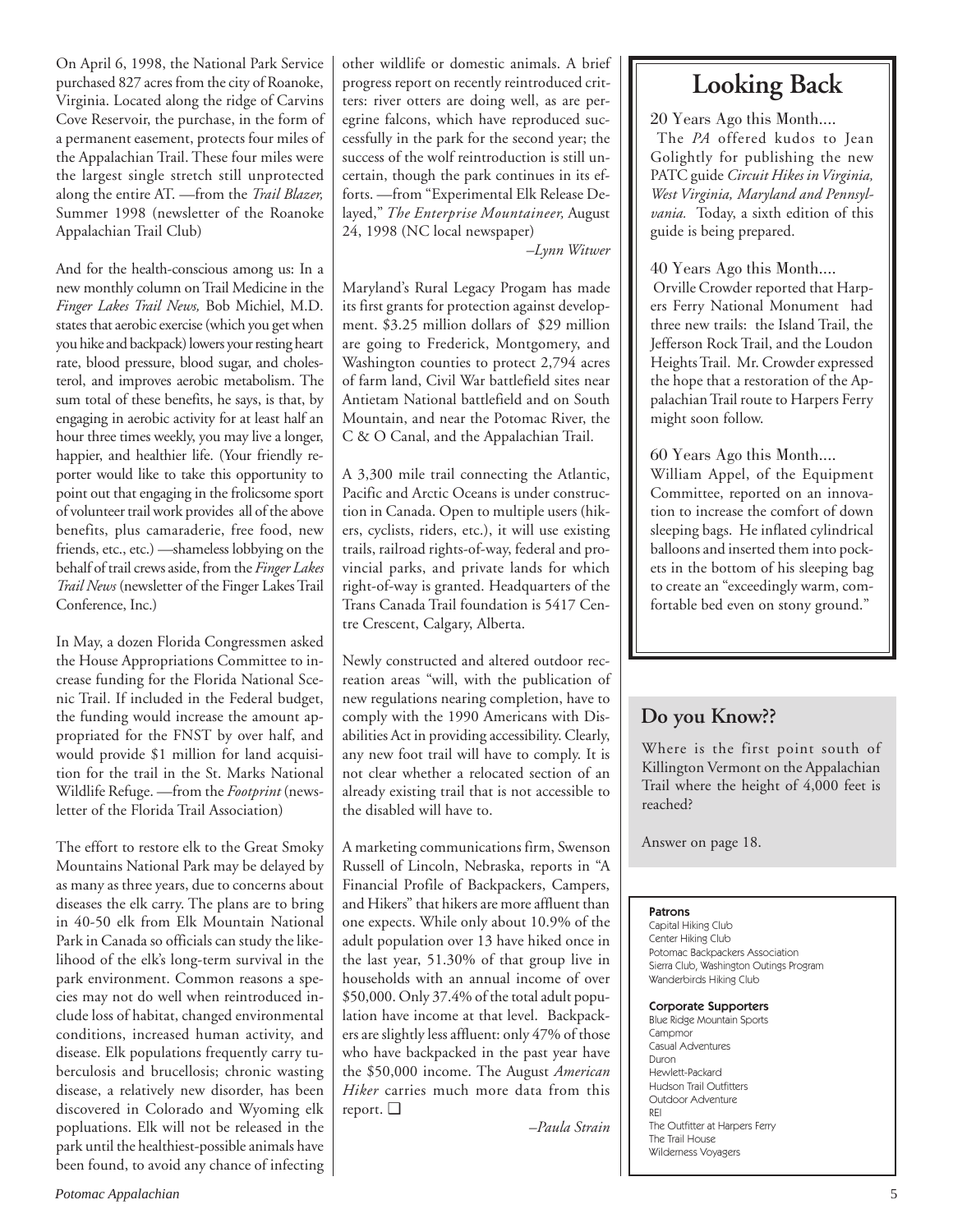# **30th Anniversary of the National Trails System Act**

October 2, 1998, is the 30th anniversary<br>
of the National Trails System Act signed into law by President Johnson. The Act is the reason that the Appalachian Trail is a federally protected resource. The Act also affected the direction of our Club. It's why we're who we are as the PATC.

As Club members, it's important for us to understand what the Act is and how it came about, if not to appreciate the hard work of original PATC members, then to wonder at the AT's very existence at the turn of this millennium.

The Appalachian Trail (AT) was first completed as a continuous hiking trail on August 14, 1937. Protecting the AT was recognized as important from the Trail's very conception. While its location was more or less protected on public land, albeit at the whim of official managers, about a third of the Trail was on private lands, with only handshake agreements to ensure its continued existence.

In the 1940s, Congressional Representative Hoch (PA) introduced a bill to protect the AT. The bill went nowhere. In October 1956, G.F. Blackburn wrote an article in the *Potomac Appalachian Bulletin* entitled, "The Changing Appalachian Trail." In it, Blackburn discussed the problem of repeated relocations making it necessary for someone to always be monitoring the length of the Trail. The purpose of all those relocations was "to avoid some interfering situation or development." Those soft code words meant new roads and highways, and development of camps, resorts, and country clubs "having no compatibility with a wilderness foot trail."

Blackburn also talked about the problem of hikers (PATC or non-PATC) damaging the privately held lands over which the trail was marked, causing the landowners to prevent further hiking on their lands. So Blackburn stressed in his newsletter article that PATC hikers should do everything within reason to promote friendly relations with landowners because "Whether on privately or publicly owned land, the stability and even the continued existence of the AT depends to a large degree on good will."

In 1956, the AT essentially had no protection from anyone. The Trail and the hikers who loved it were at the mercy of everyone's

good will. On May 20, 1964, Senator Gaylord Nelson (Wisconsin) introduced a bill to protect the Appalachian Trail. By January 1966, President Johnson was mentioning the name of the Appalachian Trail in his Annual Message to Congress concerning extending Federal support to the "hiking path from Maine to Georgia."

Then, in 1968, the tide turned. The historic bill, known as the National Trails Act, established Federal protection for a nationwide system of trails, two of which were specifically listed: The Appalachian Trail and the Pacific Crest Trail. Fourteen more trails were listed for possible inclusion, among them the Continental Divide Trail, the Potomac Heritage Trail, the Lewis and Clark Trail, the Natchez Trace Trail, the Oregon Trail, the Santa Fe Trail, the Mormon Trail, and Morman Battalion Trail, and five short trails in Alaska known as the Gold Rush Trails.

A jubilant John Oliphant reported the signing in the October 1968 *Potomac Appalachian Bulletin.* "At a glittering ceremony on October 2, President Johnson, accompanied by his wife, Lady Bird, signed four landmark bills that will bring to fruition many of the long sought hopes of outdoor enthusiasts. They are the Redwood National Park, North Cascades National Park, Scenic River System, and last but not least the National Trails System Act, which gives scenic trail status to the Appalachian Trail."

A quote in President Johnson's speech: "Our history of wise management of America's national forests has assisted us in designating the initial elements of the National Trails System. Two National Scenic Trails, one in the East and one in the West, are being set aside as the first components of the Trails System: The Appalachian Trail and the Pacific Crest Trail."

At the end of Oliphant's October 1968 article, he goes on to say that the PATC's responsibilities, if anything, would increase. To secure funds for buying land, the PATC would need to demonstrate that hiking is a popular sport. And while the new Trails Act would add to the increasing use of PATC facilities, which were already difficult to manage, Oliphant accurately prophesied, "...we had best be thinking about [how to manage the AT] and not make the mistake of depending on the Federal Government to do the whole job."

While the 1968 National Trails Act was a legal victory for all those hikers and environmentalists who wanted to see Federal protection for hiking trails across the nation, in practical terms, the bill was frustrating. Paula Strain, PATC President 1970-1972, succinctly summed up the problem. "The Trails Act passed in '68 created the possibility of having trails. We fought awfully hard for it. But while the Park Service was told to put the [Appalachian] Trail together, it was given no money." The lack of money was inherent in the bill according to Fred Madison, the legislative assistant to Senator Nelson. He wrote in January 1969, "The legislation also stresses the idea that land is to be acquired only if all else fails. It is hoped that agreements can be worked out with landowners to provide the necessary right-of-way."

And so, even though the 1968 Act created the idea of Federal protection for the AT, problems with the private landowners persisted. Strain says, "The Club had problems in certain locations, such as Pennsylvania. The private landowners kept throwing the AT off their land and the ATC couldn't do a thing about it because they didn't have any money."

The government's support of the existence of the AT in theory was not enough. The AT needed to be owned by the ATC, the Federal government, or both. Allowing the AT to exist on private lands meant continuing problems with private land developers and capricious private land-owners.

An editorial entitled, "Securing the Appalachian Trail, Haste Being Made Slowly," by Alexander Kiefer in November 1973 marked the end of a two-year period during which the federal government had left it to the state and local governments to acquire the necessary protection for the AT right-of-way. By that time, Virginia and Maryland had enacted the necessary authorizing legislation, Pennsylvania and West Virginia had not. While Maryland had actually acquired only 1.83 miles of the AT with 4.16 miles pending, there is no mention of any land acquisition in Virginia. Kiefer went on to encourage PATCers to "seize every available opportunity to assist in acquiring land or easements for the AT wherever it is or could in the foreseeable future be threatened by private development. This requires money." The current balance of the land acquisition fund in September 1973 was \$7,008.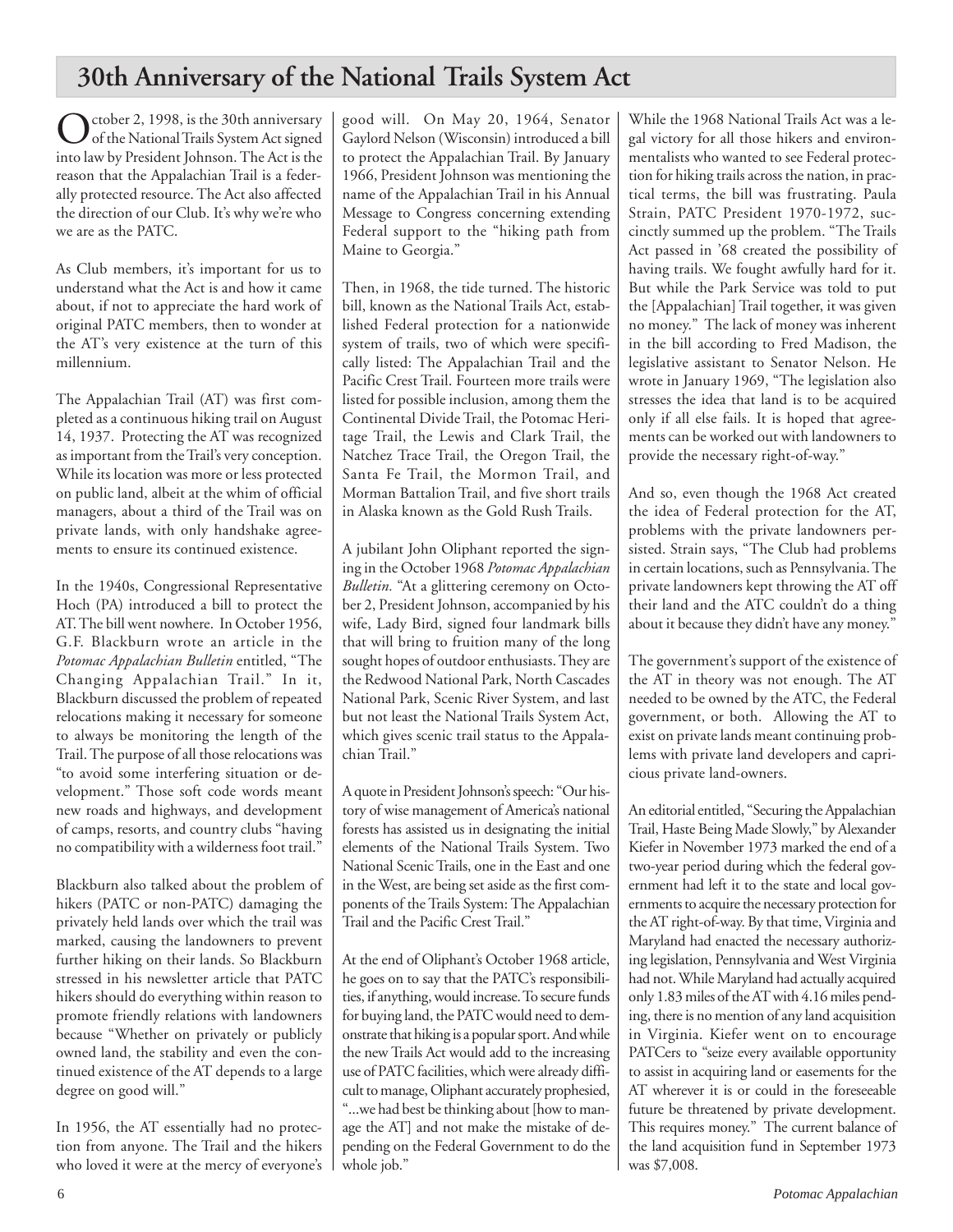In July 1975, an ad hoc committee from the PATC, comprised of past presidents Grant Conway, Ed Garvey, and John Oliphant drafted a statement to deliver to the Appalachian National Scenic Trail Advisory Council. Part of the statement was a blunt challenge: "...we urge you to consider recommending that the Federal government begin a real program of acquisition of rights of way or property over which the trail passes, as published in the *Federal Register* of October 1971. The present law authorizes \$5 million for this work and very little of this authorization has been spent. It is now time to work along this line. So far the Federal government has not taken any action to secure the Trail right of way, and if it does not make a beginning, we fear many of the present lands crossed by the Trail will escalate in price or become unavailable for Trail purposes because of development."

The front page of the *Potomac Appalachian* newsletter for April of 1976 gave the happy announcement that Secretary of the Interior Thomas Kleppe had approved \$1 million for AT land acquisition. The move was designed to encourage states' interest in conserving the pieces of AT that ran through their own lands. The monies were not nearly enough.

Much to everyone's delight, ten years after the original National Trails Act was passed, the money came. On July 12, 1978, Congress approved by the vote of 341-61, an omnibus parks bill for \$1.3 billion. The bill was a compilation of over 100 bills devised by Rep. Phillip Burton (CA), and it increased the wilderness areas protected within the national park system by 2 million acres, essentially tripling the existing wilderness areas. It also designated five new frontier paths as part of the national trails system, two of which were the Lewis and Clark Trail, running from Wood River, Illinois to Columbia Rover, Oregon, and the Continental Divide Trail, running from Montana through New Mexico.

A March 1979 *PA* article gave the most positive account of AT land acquisition in years. "Acquisition of AT land by the National Park Service is showing results in northern Virginia-West Virginia. Nine tracts of land south of Keys Gap, totaling 402 acres, protecting 4.2 miles of the Trail are completed. ...Appraisals have been ordered on 69 [more] tracts. ...The Park Service and the Conference are working with 11 states and with local communities within those states to keep the acquisition program in high gear. Fiscal 1980 would have been the first complete year in which the acquisition program would have operated and, pursuant to the terms of the Act, we had geared up for a \$30 million acquisition in 1980. It is urgent that the acquisition proceed at a rapid rate..."

Steps were finally being taken to ensure the safety of the AT.

Then, on January 26, 1984, National Park Service Director Russell Dickenson signed over to the ATC the responsibility for managing the lands acquired for the public by the agency. Secretary of the Interior William Clark remarked, "Without its great volunteer tradition, there would be no Appalachian Trail nor would there be such widespread support for its preservation as a part of our national heritage. The Appalachian Trail Conference and its committed volunteers have earned the trust of the American people."

So 30 years after the ball was pushed, 20 years after it really began rolling full steam downhill, all but 30 miles of the 2,158-mile Appalachian Trail is in public or private non-profit ownership. What started as Benton MacKaye's dream and was partially given over to the government for completion, was handed back to the people for stewardship and care.

Current PATC President Sandi Marra says, "The National Trails Act is what formalized our Club and its charter and it continues to guide us in our mission to protect the AT. A continued and renewed emphasis on the Act will benefit all of us as it is more important than ever to protect scenic trails across the country for recreational and conservation use." ❑

*—Aimee Kratts*

ur heartfelt THANK YOU to those members who have given additional donations with their dues renewal fee to the individual funds listed below. Our mission of protecting the Appalachian National Scenic Trail and side trails throughout Virginia, West Virginia, Maryland, and Pennsylvania, is assured through generous donations from you. It also helps greatly to insure that these protected trail lands can be enjoyed by future generations.

# **Donations received in June**

Funds: G - General; T - Trail Lands; S/C - Shelters, Cabins, Cabin Lands; HQ - Headquarters Capital Repair; E -Endowment

| Donna M. Brother<br>Harold Brown<br>Olivia E. Carolin | S/C | Judy and Randy Flynn<br>Dyanne Lathan<br>John F. McCrea | S/C<br>S/C |
|-------------------------------------------------------|-----|---------------------------------------------------------|------------|
|                                                       |     |                                                         |            |
| Coralie Farlee                                        | HQ  | <b>Charles and Elsie Ziegenfus</b>                      |            |

Congratulations to our two newest Life Members: Nancy Merritt, Life Member since July 15, 1998 and John R. Williams, Life Member since August 7, 1998. Life Memberships can be obtained by sending \$500 in one sum, or you can make four monthly payments of \$125 each. Don't forget that the spouse of a current Life Member can obtain Life Member status by paying \$250, which is half the regular Life Membership fee. All Life Member payments go directly into the Endowment Fund.

*–Pat Fankhauser, Membership Coordinator*

# **Are you moving?!!**

Did you know that the Post Office charges PATC 50 cents every time they let us know a member has moved? You can help save money and get information to you faster just by telling us yourself.

Please fill out the following form and mail it to 118 Park Street, S.E., Vienna VA 22180-4609. You can also call Pat Fankhauser at 703-242-0693 or e-mail her at pfankh@erols com.

| Name:                          |  |
|--------------------------------|--|
| Effective date of new address: |  |
| Old Address:                   |  |
|                                |  |
|                                |  |
| New Phone Number: _____        |  |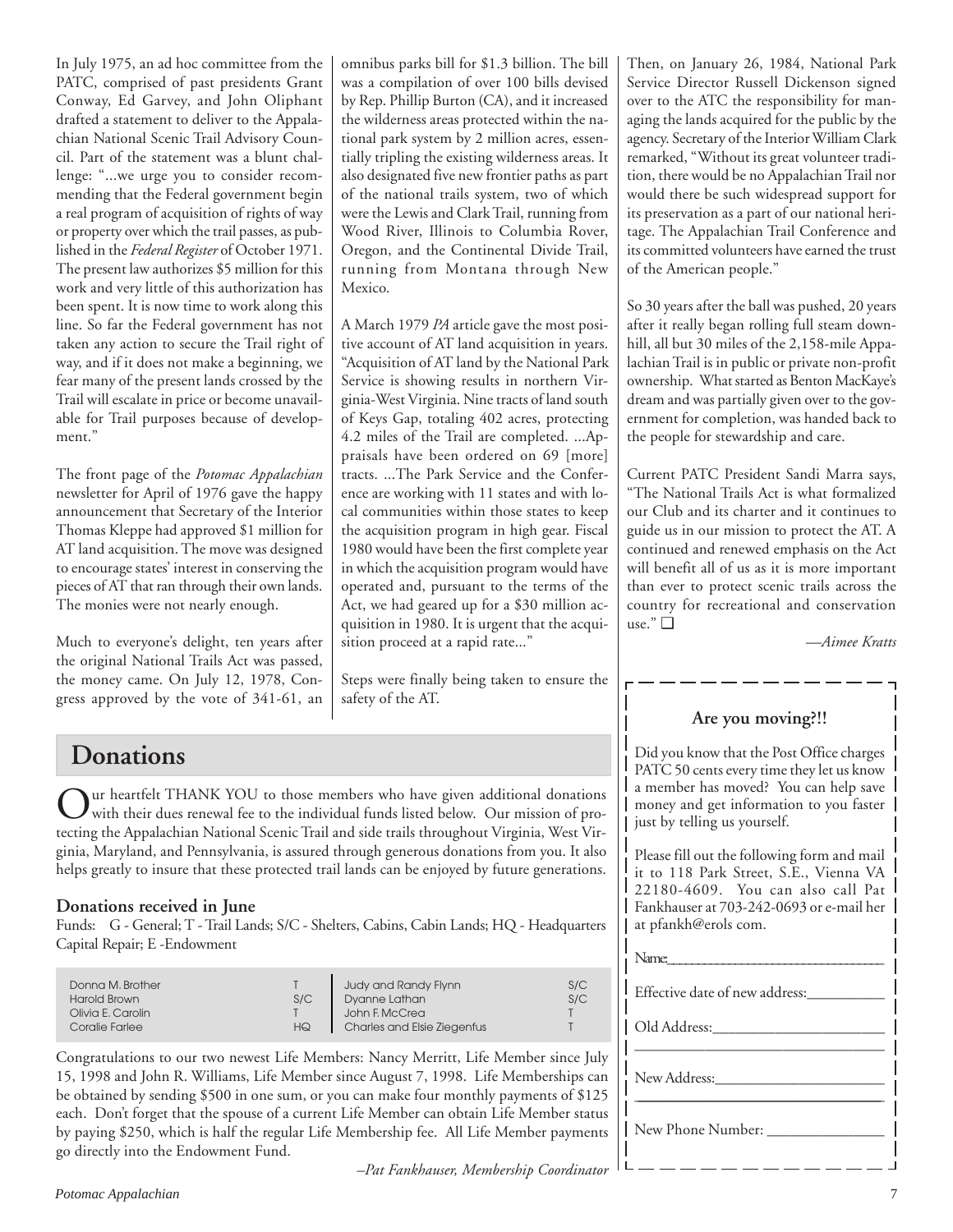#### **Charlottesville Chapter**

The Charlottesville Chapter hikes every Saturday, summer, winter and in between. Hikes are about 8 miles. Trail maintenance is usually done on the last Saturday of the month. Meet at Sprint parking lot, 2307 Hydraulic Road at 9 a.m. with food and water for the day. We hike trails in the Southern, Central and occasionally Northern Districts of Shenandoah National Park, and in George Washington National Forest. INFO: Jere Bidwell 804/295-2143, John Shannon 804/293-2953 or Lois Mansfield 804/973-7184.

#### **North Chapter**

The North Chapter of PATC conducts monthly trail work trips on the Maryland and Pennsylvania sections of the Appalachian Trail (AT) and on the Pennsylvania sections of the Tuscarora Trail. We also lead hikes on these and other trails. Maryland AT work trips are generally held on the first and third Saturdays—contact Rick Canter (rbcanter@erols.com), 301/824-4942 for information. Pennsylvania work trips are generally held on the AT on the first Saturday and on the Tuscarora on the third Saturday—contact Charles Irvin at 301/447-2848. Pennsylvania AT work trips also include an optional Saturday night stay at the Gypsy Springs cabin. Dinner, breakfast, and camaraderie available. For information on upcoming hikes, contact Chris

# **Chapters**

Firme at 717/765-4833. For general chapter information, contact chapter president Steve Koeppen (skoeppen @qis.net) 410/756-2916.

#### **Northern Shenandoah Valley Chapter**

The Northern Shenandoah Valley Chapter sponsors hikes in national and state parks and forests in the Shenandoah Valley vicinity, open to the public, on a monthly basis except during the winter. Hikes are posted in the **Forecast.** Other activities are in the NSV Chapter Newsletter. For further information contact Walt Smith, 540/678-0423.

#### **Southern Shenandoah Valley Chapter**

See **Forecast** for work trips and hiking events sponsored by the Southern Shenandoah Valley Chapter. Most trips meet in Harrisonburg at the Cloverleaf Shopping Center at 8:00 a.m. Hikers from the DC area should allow about 3 hours to get to our region. INFO: in Harrisonburg, call Suzanne 540/269- 4341; in Staunton or Waynesboro, call Vernon 703/ 886-9218, or Doris 540/885-4526.

#### **West Virginia Chapter**

Chapter meeting at Highacre on the first Wednesday of the month; see **Forecast** for up-coming activities. For further information on chapter activities or to receive the chapter newsletter contact Jane Thompson 301/ 865-5399.

#### **Ski Touring Section**

The Ski Touring Section has served since 1974 to introduce Washington area residents to crosscountry skiing and to provide cross-country skiing opportunities to experienced skiers. The Section sponsors winter weekend ski trips for all levels of skiers to nearby mountains in Maryland, West Virginia and Pennsylvania, as well as periodic social events year round. INFO: Katherine Stentzel 703/781-3249.

#### **PATC Midweek Hikes**

PATC's **Vigorous Group** hikes 8-10 miles at a fast pace; and the **Easy Hikers** hike 5-8 miles on trails with little elevation change. See below for scheduled trips; check the weekly tape (703/ 242-0965) on Thursday or Friday for any changes or additions.

#### **Other Clubs' Hikes**

Capital and Wanderbirds hike on Sundays, traveling by bus and leaving from downtown, with suburban stops as well. Center Club, Northern Virginia Hiking Club and Sierra Clubs hike on both Saturdays and Sundays using carpools, which often leave from a suburban Metro stop. Schedules are available at PATC Headquarters and are published in area newspapers on Fridays.

# KEY to Forecast Activities

**All events are marked for easy identification.** Late changes or cancellations are listed on the weekly information tape (703/242-0965), which is updated on Wednesday evening for the following seven days. The Forecast can also be found on PATC's Web site at http://patc.simplenet.com/ forecast.html

- ` **Hiking Trips**
- F **Backpacking Trips**
- } **Trail Work Trips**
- **Cabin Work Trips**
- ❖ **Special Events**
- **A** Meetings

### **R** Cross-Country Skiing

**Note to all hike leaders:** Please ask nonmembers on your hike if they would like to join PATC, then get names and addresses so a club volunteer can send them information packets. Thanks!

# **October**

### **1 (Thursday)**

#### **DEADLINE - November Potomac Appalachian Headquarters, Vienna, VA**

5:00 p.m. All items for the next issue of the PATC newsletter must be submitted on disk if possible to headquarters, or via e-mail or e-mail attachment to bianca@moon.jic.com. Allow one week for postal service delivery.

#### **1 (Thursday) MEETING - New Members**

### **Headquarters, Vienna, VA**

7:30 p.m. Thrills and chills abound as hikes, cabins, excursions, and special events are stripped of secrecy for interested, new, and not-so-new Club members. Just show up or phone ahead. INFO: Lisa Still (Stills2@aol.com) 703/425-3884.

#### **1 (Thursday)**

#### **CLASS - Outdoor Gear Maintenance and Repair REI, College Park, MD**

7:30 p.m. Fall and early winter offer some of the best opportunities for outdoor recreation in the Mid-Atlantic region. The heat and humidity are gone, fall colors are spectacular, migratory birds are passing through, and the air is often at its clearest. This is no time for equipment failure. Get your gear out and inspect it. Bring your problems to REI College Park, where Floyd Thomas will take a look and suggest maintenance and repair options, and discuss inspection and maintenance procedures to keep your gear performing right. INFO: REI Customer Service 301/982- 9681.

### **3 (Saturday)** ` **HIKE - Northern Shenandoah Valley Chapter Toms Brook, VA**

All are invited to join the NSVC on a hike in the vicinity of Toms Brook, VA on an easy paced, five mile hike across the Shenandoah Valley on the Tuscarora Blue. After descending from Fetzer's Gap, we will follow the trail along country roads and through woods and farm land with views of the mountains. We will also note the Civil War cavalry battle of Tom's Brook, fought on October 9, 1864. INFO: Walt Smith 540/678- 0423.

#### **3 (Saturday)** } **TRAIL WORK TRIP - DC Metro Rock Creek Park, Washington, DC**

8:15 a.m. to noon. DC's hiking trails offer some of the best fall scenery in the region. Help maintain the trails while you look. Meet at Rock Creek Nature Center. INFO: Mark Anderson 202/462-7718 or Ranger Ken Ferebee 202/426-6834 x31.

### **3 (Saturday)**

#### } **TRAIL WORK TRIP - South Mountaineers Appalachian Trail, MD**

9:00 a.m. Enjoy fall colors with the South Mountaineers Trail Crew. Cooler air with erosion control on the agenda make this even a tough miss. Learn how natural erosion control devices work to protect a trail, then install them. Tools provided, bring lunch, water and gloves. INFO: Rick Canter (rbcanter@erols.com) 301/924-4942.

#### **3 - 4 (Saturday - Sunday)**

#### **CABIN WORK TRIP - Blackburn Trail Center Round Hill, VA**

Come watch the trees trade mantles of green for cloaks of every hue from the best vantage point imaginable—the roof of Blackburn Trail Center. Help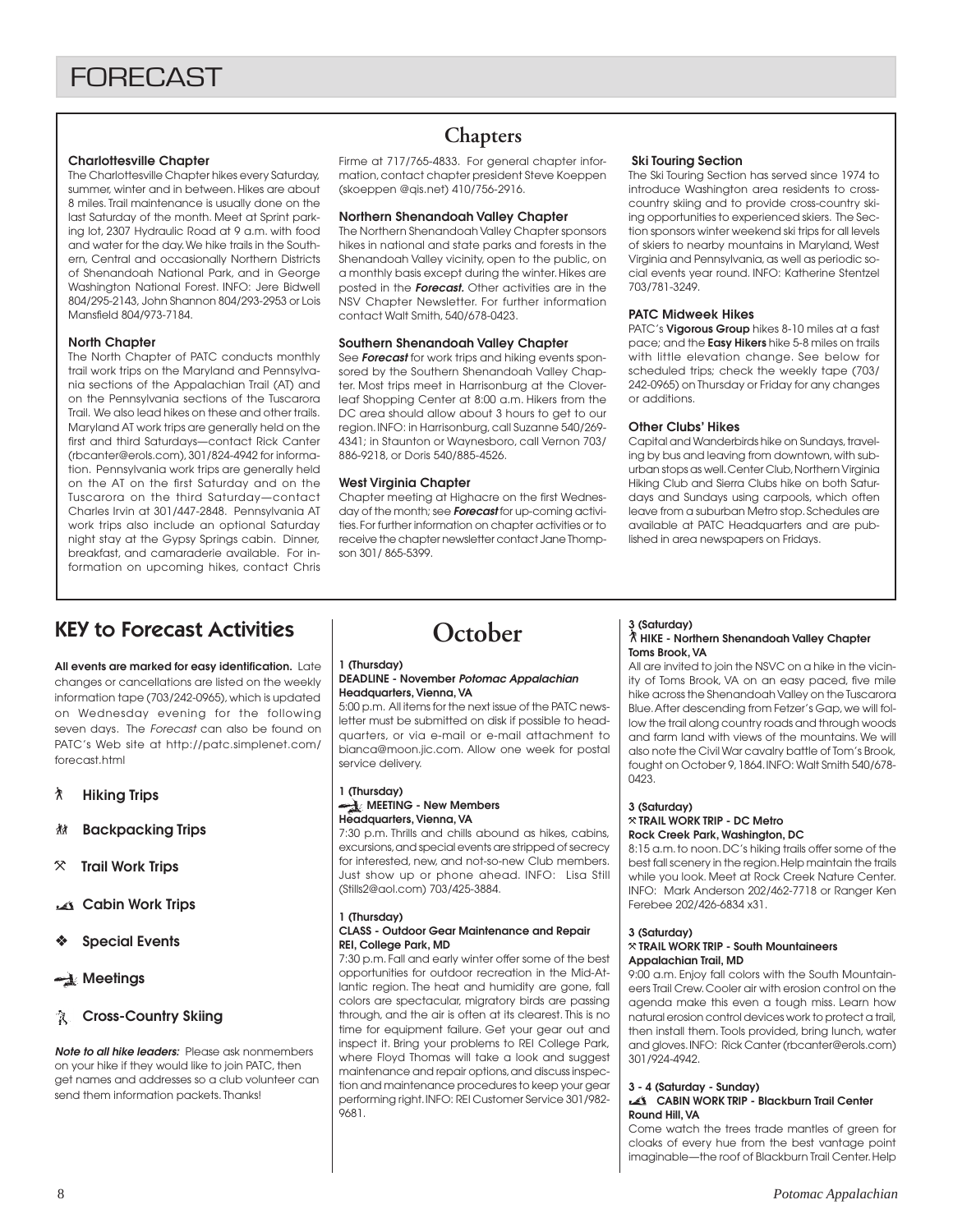

us saw, shingle, and swear as we re-roof this majestic structure. Enjoy an evening feast in the newer, bigger kitchen; marvel at the stone work on the outside walls; and enjoy the cool autumn breezes from the best screened porch on the Blue Ridge. For information or to accept this limited-time offer, call Chris Brunton 703/560-8070, George Still 703/425-3884 or Bruce Clendaniel 410/820-7550.

#### **3 - 4 (Saturday - Sunday)** } **TRAIL WORK TRIP - North Chapter Appalachian Trail, PA**

Meet at US 30 and PA 233 at the parking lot of Caledonia State Park. Departure 9:00 a.m. sharp. INFO: Charlie Irvin 301/447-2848.

#### **3 - 4 (Saturday - Sunday)** } **TRAIL WORK TRIP - Stonewall Brigade VA-WV Border**

Help us open a new trail in Racer Camp Hollow in West Virginia. Call 5 days ahead. INFO: Wil Kohlbrenner 540/477-2971.

#### **3 - 4 (Saturday - Sunday)** } **TRAIL WORK TRIP - Youth Service Project Work Trip South District, Shenandoah National Park, VA**

The Schairer Trail Center in the South District of SNP will house the group for the weekend. Anyone interested in working with scouts or youth groups is welcome. If you need to perform a service project please join us. We will concentrate on wilderness trails in the area. All aspects of trail work may be covered depending on the size of the group. INFO: Hal Hallett 703/331-2173 or Heidi Forrest 703/242-0693 x12

#### **4 (Sunday)**

#### } **TRAIL WORK TRIP**

#### **North District, Shenandoah National Park, VA**

Trail worktrip cleaning waterbars, trail cleanup, trim branches and brush. AT in Northern SNP INFO: Frank Turk 301/249-8243 before 9 p.m.

#### **4 (Sunday)**

#### ` **HIKE - Jones Mountain/The Sag/Staunton River Central District, Shenandoah National Park**

A pretty rough 16-mile day. One of the most beautiful and remote areas in the SNP PATC Map 10. Carpooling/Metro accessible (depending upon seating space in cars). INFO: Chris Tejirian 301/652- 4777 9/28-10/3 before 9:30 p.m.

#### **6 (Tuesday)**

#### ` **HIKE - Vigorous Hikers**

A fast paced hike of about 15-18 miles with a fair amount of elevation change for hikers who enjoy a good workout and nice scenery. INFO: Cliff Noyes 703/451-5181.

#### **6 (Tuesday) MEETING - Trail Patrol Headquarters, Vienna, VA**

7:30 p.m. Trail Patrol volunteers are PATC's good will trail ambassadors to the hiking public. They provide a visible, reassuring presence on the trails, educating the public on good hiking practices, minimum impact hiking and camping ethics. Patrol members are trained in land navigation, emergency procedures, radio communications and personal equipment. All patrol volunteers are also expected to become certified in a recognized basic first aid course. Some equipment and uniform items are provided upon completion of training. INFO: John Moore (trailptrl@aol.com) 703/368-1952 or see PATC's website (http://patc.simplenet.com/patrol.html)

#### **7 (Wednesday)** ` **HIKE - Easy Hikers Prince William Forest Park, VA**

About 7 miles, or shorter 5 1/2 mile option. Meet at 10 a.m. at Turkey Run Environmental Center in the park. Take route 95 South; exit West on Route 619. Right at entrance into park, then first left. Pass parking areas A, B, and C; keep left at fork. About 1/4 mile from fork, turn right. About 1/2 mile to parking lot at Environmental Center. Bring lunch. INFO: John or Suzanne Kominski 703/751-3026.

#### **7 (Wednesday) MEETING: West Virginia Chapter Harpers Ferry, WV**

Dr. Melody Roelke-Parker will discuss her work as a veterinarian studying lions on the Serengeti Plain of Africa. She discovered that a deadly epidemic was due to an outbreak of canine distemper virus. We will meet at Highacre at 7:00 p.m. INFO: Jane 301/865-5399 before 9:00 p.m.

#### **10 (Saturday)** ` **HIKE - Great Falls Great Falls and Riverbend Parks, VA**

This 7.5 mile loop begins and ends at Riverbend Park, traversing the edge of Mather Gorge for some spectacular vistas of the Potomac. Slow pace, minimal elevation gain. This is the second in a series of four videotaped hikes for Fairfax Channel 10. INFO: Tom Johnson 410/647-8554 (johnts@erols.com).

#### **10 (Saturday)** } **TRAIL WORK TRIP - Maryland Suburban District Cabin John Trail, MD**

Join us for tread rebuilding on the Cabin John Trail. Bring water, lunch, and gloves. Meet at 9:30 a.m. in the parking lot for indoor tennis courts just off Democracy Boulevard, near Montgomery Mall. Sign up and INFO: Liles Creighton 410/573-0067.

#### **10 (Saturday)** ` **CLASS/HIKE - Northern Shenandoah Valley Chapter**

**Appalachian Trail in vicinity of Front Royal, VA** What is it like to be a Trail Overseer? Join Lee Bowen, longtime overseer of a section of the AT and a trail in Shenandoah National Park, to discuss what the rewards are. Lee will show you what equipment is used and how the trail is maintained. If you think you might be interested in being an overseer sometime in the future, you are invited to join the group as Lee provides a realistic scenario of the work involved and the problems to be overcome in order to make an important contribution to the community. This will be a hiking - chat of approximately three miles, not a worktrip. After the explanations are over, participants may wish to hike farther on the AT, at their own speed, to Possum Rest Overlook for a good view of Hickerson Hollow and Dickey Ridge (bring lunch & water). This additional hike will bring the total for the day to approx. 7.5 miles. Or, participants may wish to return to their cars and travel into Front Royal for the annual Fall Festival of Leaves! INFO: Lee Bowen (leebowen @rma.edu) 540/635-2547(w); 540/635-8495 (evenings before 9:00 p.m.)

#### **10 - 11 (Saturday - Sunday)** ` **HIKE - North Chapter Tuscarora Trail Series #II-5 Jamina/County Line**

VA sections Third overnighter. Loman Branch to Waites Run Rd (forest service rd.). 1st day: 11.3 moderate miles with an elevation change of 500 ft. Overnight at Hawk Campground. 2nd day: 12.2 difficult miles with an elevation change of 1,300 ft.

Will shuttle vehicles and camping equipment to allow hiking with only a daypack. Will need tent, sleeping bag, and food. INFO: Chris Firme 717/765-4833 after 5:30 p.m.

#### **10 - 11 (Saturday - Sunday) CABIN WORK TRIP - Tulip Tree Cabin Shaver Hollow, VA**

There will be big excitement as we raise 22' and 30' logs into place atop the log walls of the cabin. Come see how it's done. INFO: Charlie Graf 410/757-6053.

#### **10 - 11 (Saturday - Sunday)** } **TRAIL WORK TRIP - Massanutten Crew Massanutten Mountain, VA**

Tread rehab on the trail from PATC's Glass House to the Tuscarora-Bear Wallow Trail. Call 5 days ahead. INFO: Wil Kohlbrenner 540/477-2971.

#### **10 - 11 (Saturday - Sunday) CABIN WORK TRIP - John's Rest Cabin South River Area near Madison, VA**

Come, see and help with PATC's newest log cabin project. The side walls and roof are complete. Now construction of a porch will begin. Work also includes some brushcutting and further clearing of the site, and building a rock wall. Jobs for skilled and unskilled. We'll be camping in the area, with community meals Saturday night and Sunday morning. INFO: Robert Humphrey 301/229-6905.

#### **13 (Tuesday)**

### ` **HIKE - Vigorous Hikers**

A fast paced hike of about 15-18 miles with a fair amount of elevation change for hikers who enjoy a good workout and nice scenery. INFO: Cliff Noyes 703/ 451-5181.

#### **13 (Tuesday) MEETING - PATC Council Headquarters, Vienna, VA**

7:00 p.m. - sharp. The PATC Council meets the second Tuesday of every month to conduct business of the Club. All members are welcome, but members wishing to address the Council should call two weeks prior to the meeting in order to be included on the meeting agenda. INFO: Wilson Riley (wriley1226@aol.com) 703/242-0693 x11.

#### **13 (Tuesday)**

#### **MEETING - Shenandoah Mountain Rescue Group Headquarters, Vienna, VA**

7:30 p.m. New members meeting. INFO: Martin Juenge (mjuenge@rpihq.com) 703/255-5034 then press 5.

### **14 (Wednesday)**

#### ` **HIKE - Easy Hikers**

#### **Potomac, MD**

Meet at 10 am at Swain's Lock for a 1 hour walk up and 1 hour back along the C&O Canal at your pace. Bring lunch and water. From the Beltway, take River Road (Rt. 190) toward Potomac. About 2.5 miles beyond Falls Rd, find the Swains Lock sign on your left. Meet in the parking lot. INFO: John Gerber 301/585- 5172.

#### **14 (Wednesday) MEETING - Mountaineering Section Headquarters, Vienna, VA**

8:00 p.m. Second Wednesday of every month. INFO: Tony Sanders 202/362-3819 or see PATC's website (http:// patc.simplenet.com/ mtn\_sect/)

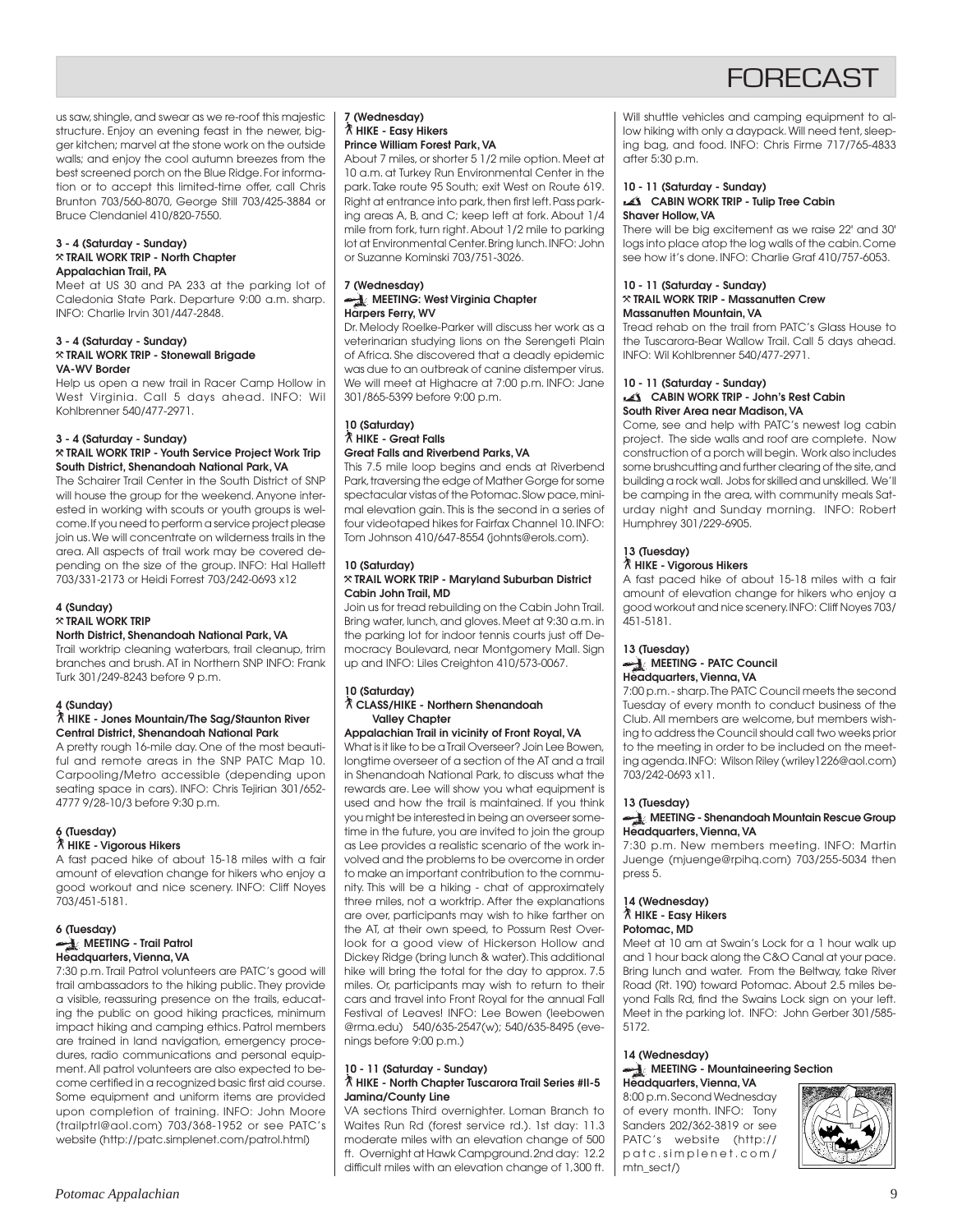# **FORFCAST**

#### **15 (Thursday)** ` **Hike - IN-BETWEEN hikers Great Falls, MD**

Billy Goat and Gold Mine Trails near Great Falls, Maryland - about 7 miles. Minimum elevation change. We will hike the Billy Goat Trail at a moderate pace. This portion of the hike includes rugged sections and necessitates a fair amount of rock scrambling. The return over the Gold Mine Trail will be at a moderateto-fast pace. Depart from the parking lot opposite the Old Anglers Inn on MacArthur Blvd. at 10 a.m. No pets. RSVP not required. Bring lunch and water. INFO: Hank Comeau (hankcomeau@aol.com) 703/ 451-7965.

#### **15-19 (Thursday - Monday)** } **TRAIL WORK TRIP - ATC Mid-Atlantic Crew Appalachian Trail, Northern Virginia**

The ATC Mid-Atlantic Crew will be spending five days building rock check dams and water bars on an eroded section the AT on Buzzard Hill. Come for a day or more and learn this all important trail craft from the experts. INFO: Chris Brunton 703/560-8070.

#### **17 (Saturday)** } **TRAIL WORK TRIP - South Mountaineers Appalachian Trail, MD**

9 a.m. in Frederick County, MD. Come enjoy the peak of fall colors on this event. Hike a while, use a pick and shovel, move rocks, get dirty and have fun in the cooler air. The trails need your help, and the nice weather beckons. Tools provided. Bring water, lunch, and gloves. INFO: Rick Canter (rbcanter@erols.com) 301/924-4942.

#### **17 (Saturday)** ` **HIKE - Tuscarora Trail Series #6 McConnellsburg, PA**

A moderately paced 15.7 mile hike south on the Tuscarora Trail between Cowans Gap and Hells Hill Trail. Elevation gain is 1,500 feet. A car shuttle is required. PATC Map K. Meet at Vienna Metro, Nutley Street North at 7:30. INFO: Jack 703-339-6716 and William 703-256-6735.

#### **17 (Saturday)** } **TRAIL WORK TRIP Tuscarora Trail, PA**

For meeting place and other details, INFO: Charlie Irvin 301/447-2848.

### **17 (Saturday)**

#### **CLASS - Waterfall Photography Workshop Shenandoah National Park, VA**

9:00 a.m. - 4:00 p.m. Come explore the waterfalls of Shenandoah National Park and learn the techniques and equipment necessary to make beautiful waterfall photos. Led by local adventure/nature photographer Ed Neville, this workshop will concentrate on exposure and metering, depth of field, and composition. The workshop fee of \$60 includes a roll of professional grade slide film, a light metering guide, and class notes and assignments. INFO: REI Customer Service at 703-379-9400 or 301-601-0987 for registration and further information.

#### **17 (Saturday)**

#### ` **HIKE - Northern Shenandoah Valley Chapter North District, Shenandoah National Park, VA**

All are invited to join the NSVC on a varied hike of seven miles with an upward elevation change of 1,800'. The hike begins at VA 622, hiking up to Land's Run waterfall. Continuing on the Dickey Ridge and the Appalachian Trails, we will stop for the views at Fort Windham Rocks and on Compton Peak. We will be able to compare the deciduous forests seen in the morning, along Land's Run, with the more rugged environment along Jenkins Gap Trail, as we return in the afternoon. INFO: Toni & Al Mitchell 540/ 459-4366.

#### **17 - 18 (Saturday - Sunday) CABIN WORK TRIP - Blackburn Trail Center Round Hill, VA**

Feel like Whooping It Up? Come help us Raise the Roof at the Blackburn Trail Center. We have roof work, porch work, foundation work and stone wall work all on tap-what could be more fun than that? Come visit the loosest crew and the tightest-run project on the Blue Ridge. Dinner is served in the big, new kitchen; foolishness is served on the screened porch. Call to reserve your space in PATC history. INFO: Chris Brunton 703/560-8070, Bruce Clendaniel 410/820- 7550 or George Still 703/425-3884.

#### **17 - 18 (Saturday - Sunday)** } **OKTOBERFEST TRAIL WORKTRIP - North District Hoodlums**

#### **Shenandoah National Park, VA**

Achtung! If you haven't had the opportunity to share sweat on the A.T. or break bread with the Hoodlums, this will be your last chance for 1998. We close out after a day of hard work on the trail, we will retire to Indian Run Hut for a German feast mit brew und deutschlander beer hall music. INFO/RSVP: George Walters 410/426-2724.

#### **17 - 18 (Saturday - Sunday)** } **TRAIL WORK TRIP - Stonewall Brigade VA-WV Border**

Help us open a new trail in Racer Camp Hollow in West Virginia. Call 5 days ahead. INFO: Wil Kolhbrenner 540/477-2971.

#### **18 (Sunday)** ` **HIKE - Family Nature Hike Alexandria, VA**

9:00 a.m. REI and the Metropolitan Washington Sierra Club team up to offer a leisurely, flat two-mile circuit walk for parents and children of all ages in Huntley Meadows Park (sorry, no pets). The path goes through wooded areas and over a boardwalk through a wetland area rich in wildlife. Bring camera and binoculars. Dress for the weather. Hike begins at 9:00 a.m. from the Visitors Center parking area. Co-led by Mike Monbeck and Mark Nelson. Directions and INFO: REI Customer Service 703/379-9400 or 30l/982-9681.

#### **19 (Monday) MEETING - Conservation Committee Headquarters, Vienna, VA**

7:00 p.m. INFO: Mary Margaret Sloan 703/807-0746.

#### **20 (Tuesday)** ` **HIKE - Vigorous Hikers**

A fast paced hike of about 15-18 miles with a fair amount of elevation change for hikers who enjoy a good workout and nice scenery. INFO: Cliff Noyes 703/451-5181.

#### **21 (Wednesday)** ` **HIKE - Easy Hikers Scotts Run Nature Preserve, VA**

About 4 moderate miles in the Scott's Run Nature Preserve in Virginia. Meet at 10 a.m. in the parking area off VA 193 opposite Swink's Mill Rd. To reach this point, exit Beltway at Exit 13 Georgetown Pike (VA 193). Go right on 193 0.6 miles to Swink's Mill Rd. on left. Parking area on right. Bring lunch and water. INFO: Shirley Rettig 703/836-0147 .

#### **21 (Wednesday) 然 CLASS - Backpacking Virginia REI, Baileys Crossroads, VA**

7:30 p.m. Virginia has some of the best backpacking in the East. From Shenandoah Park and the Potomac headwaters all the way to Tennessee, high mountain ridges, clear streams and quiet hollows invite inspiration. Local backpacker Ed Neville will present a photo tour of some popular and more remote spots in the Old Dominion. INFO: REI Customer Service 703/379-9400.

### **22 (Thursday)**

#### **K CLASS - Backpacking Virginia REI, College Park, MD**

See 10/12 entry above for details. INFO: REI Customer Service 301/982-9681.

#### **24 (Saturday)** } **TRAIL WORK TRIP - DC Metro Rock Creek Park, Washington, DC**

8:15 a.m. to noon. This is the final work trip of the season. If past years are any guide, we will need help readying the trails for a drenching winter. Meet at Rock Creek Nature Center. INFO: Mark Anderson 202/462-7718 or Ranger Ken Ferebee 202/426-6834 x31.

### **24 (Saturday)**

#### ` **HIKE - Trail Patrol Training Hike**

Want to know what PATC's Trail Patrol does? Here's your chance. Join Janet Williams on a training hike. INFO: Janet Williams 301/670-9267 before 10:00 p.m.

#### **24 (Saturday)**

# ` **HIKE - Natural History Hike**

**Shenandoah National Park, VA**

Steve Bair, Shenandoah National Park ranger, joins Bob Pickett for a hike along the Staunton River up to Jones Mountain Cabin and back. This approximately 7 mile hike will lead us along the devastation that occurred late in June of 1995, when over 20 inches of rain in two days caused massive flooding. We'll learn more about what happened and see how this area has recovered. We'll also have lunch at Jones' Mountain Cabin and learn about the tough life of the former resident, Harvey Nicholson, as told in Tom Floyd's book "Jones Mountain". INFO: Bob Pickett 301/681-1511.

#### **24 - 25 (Saturday - Sunday)** } **TRAIL WORK TRIP - Blue and White Crew Mutton Top Cabin, Standardsville, VA**

Enjoy the Shenandoah foliage in late October with the B&W Crew. We'll be overnighting at the Mutton Top Cabin and spending Saturday working on the Staunton River/Jones Mt Trails. Saturday dinner and Sunday breakfast will be pot-luck. INFO: Kerry Snow (kerrysno@sprynet.com) 301/570-0596.

#### **24 - 25 (Saturday - Sunday) CABIN WORK TRIP - Tulip Tree Cabin Shaver Hollow, VA**

Have you ever wondered how the second floor joists could be installed in a log cabin without sticking through the walls like most of them do? Another mystery solved! Come see how we do it at Tulip Tree cabin. INFO: Charlie Graf 410/757-6053.

### **27 (Tuesday)**

#### ` **HIKE - Vigorous Hikers**

A fast paced hike of about 15-18 miles with a fair amount of elevation change for hikers who enjoy a good workout and nice scenery. INFO: Cliff Noyes 703/451-5181.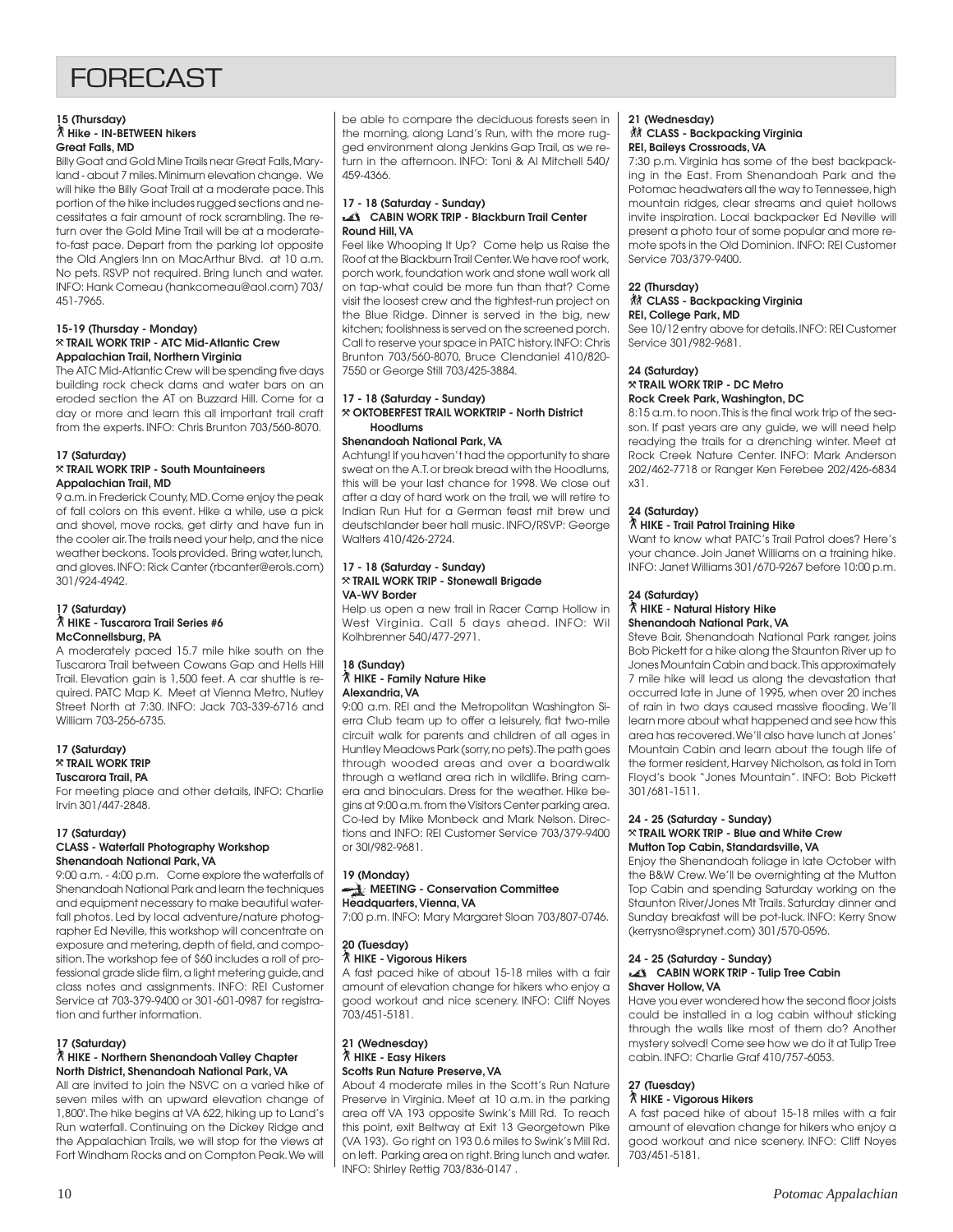

#### **27 (Tuesday) MEETING - Shenandoah Mountain Rescue Group**

#### **Headquarters, Vienna, VA**

7:30 p.m. Meet in conference room. INFO: Martin Juenge (mjuenge@rpihq.com) 703/255-5034 then press 5.

#### **28 (Wednesday)** ` **HIKE - Easy Hikers Cedarville State Forest, MD**

A 5-mile circuit; mostly fairly level. From Beltway exit 7, go southeast on Branch Ave (MD 5) 11.8 miles to Cedarville Road (which is 2.2 miles beyond the junction of MD 5 and US 301); turn left (east) 2.4 miles to Bee Oak Road; turn right to state police office. Meeting in parking lot there at 10 a.m. INFO: Henry Shryock 202/479-4130 or Pauline LeMarie 202/484- 2966.

#### **31 (Saturday)** } **TRAIL WORK TRIP - Maryland Suburban District**

**Cabin John Trail, MD** Join us for completing tread rebuilding or to relo-

cate a section of the Cabin John Trail. Bring water, lunch and gloves. Meet at 9:30 a.m. in the parking lot just off Democracy Boulevard, near Montgomery Mall. Sign up and INFO: Liles Creighton 410/573- 0067.

#### **31 - 1 (Saturday - Sunday) CABIN WORK TRIP - Blackburn Trail Center Round Hill, VA**

What good is sitting at home in your room? If you can swing a hammer, drive a wheelbarrow or carry a rock, you can make a positive contribution to the Appalachian Trail. The Blackburn project has only a few more trips in 1998—don't let the year end without getting in on the fun. Call to spend your Saturday making the Trail happen. INFO: Chris Brunton 703/560-8070, Bruce Clendaniel 410/820-7550 or George Still 703/425-3884.



# **November**

#### **1 (Sunday) DEADLINE - December Potomac Appalachian Headquarters, Vienna, VA**

5:00 p.m. All items for the next issue of the PATC newsletter must be submitted on disk if possible to headquarters, or via e-mail or e-mail attachment to bianca@moon.jic.com. Allow one week for postal service delivery.

#### **3 (Tuesday) MEETING - Trail Patrol Headquarters, Vienna, VA**

7:30 p.m. Trail Patrol volunteers are PATC's good will trail ambassadors to the hiking public. They provide a visible, reassuring presence on the trails, educating the public on good hiking practices, minimum impact hiking and camping ethics. Patrol members are trained in land navigation, emergency procedures, radio communications and personal equipment. All patrol volunteers are also expected to become certified in a recognized basic first aid course. Some equipment and uniform items are provided upon completion of training. INFO: John Moore (trailptrl@aol.com) 703/368-1952 or see PATC's website (http://patc.simplenet.com/patrol.html)

#### **5 (Thursday) MEETING - New Members Headquarters, Vienna, VA**

7:30 p.m. Thrills and chills abound as hikes, cabins, excursions, and special events are stripped of secrecy for interested, new, and not-so-new Club members. Just show up or phone ahead. INFO: Lisa Still (Stills2@aol.com) 703/425-3884.

#### **7 (Saturday)** } **TRAIL WORK TRIP - South Mountaineers Appalachian Trail, MD**

Join the stalwarts of the South Mountaineers Trail Crew as they make the Trail in Maryland the best it can be. Bring water, lunch and gloves. 9 a.m. in Frederick County, MD. INFO: Rick Canter (rbcanter@erols.com) 301/924-4942.

# **7 (Saturday)** ` **CLASS/HIKE - Outdoor Leadership Workshop & Hike North District, Shenandoah National Park, VA**

For new and established outdoor leaders, this workshop and day hike discusses leadership types, setting people up for success, and modeling behavior. It covers 8 miles and 1,500 feet of climb at a moderate pace in Shenandoah National Park! INFO: Christopher Tate 703/836-8905.

#### **7 (Saturday) SKI FAIR - Ski Touring Section Headquarters, Vienna, VA**

Noon - 5 p.m. Free! Attractions for everyone, from the simply curious to cross-country addicts: presentations on where to ski, how to start, equipment and clothing; slide shows of cross country excursions in Norway, Colorado, Utah; ski swap (bring your used gear); and first chance to sign up for the new season's ski trips. INFO: Dave Holton 202/364-7055 or Katherine Stentzel 703/781-3249.

#### **7 (Saturday)** ` **HIKE - Half of Maryland Appalachian Trail, MD**

This is a 19 mile hike from US 40 to Weverton on the Appalachian Trail. The pace will be fast so we can finish by sunset, but we will take some time to enjoy the great views from Washington Monument and Weverton Cliffs. This will be a joint hike with the Susquehanna AT Club. INFO: Rob Shaw (rshaw @coltplumbing.com) 717/697-4618 x233.

#### **7 - 8 (Saturday - Sunday)**

#### **CABIN WORK TRIP - Tulip Tree Cabin Shaver Hollow, VA**

We are not completely depraved or deprived. We have a nice warm enclosed summer kitchen to take refuge in if the weather gets too cold. We will work outdoors all day putting up floor joists and, oh yes, the never ending hewing! Tulip Tree is even beginning to look like a cabin. It has doors and windows and the second floor joists are going in now. Next will be one more course of logs and then the rafters...that is after we hew them! INFO: Charlie Graf 410/757-6053.

#### **7 - 8 (Saturday - Sunday)** } **TRAIL WORK TRIP - North Chapter Appalachian Trail, PA**

Meet at US 30 and PA 233 at the parking lot of Caledonia State Park. Departure 9:00 a.m. sharp. INFO: Charlie Irvin 301/447-2848.

### **9 (Monday)**

**MEETING - Shenandoah Mountain Rescue Group**

#### **Headquarters, Vienna, VA**

7:30 p.m. New members meeting. INFO: Martin Juenge (mjuenge@rpihq.com) 703/255-5034 then press 5.

### **10 (Tuesday)**

#### **MEETING - PATC Council Headquarters, Vienna, VA**

7:00 p.m. - sharp. The PATC Council meets the second Tuesday of every month to conduct business of the Club. All members are welcome, but members wishing to address the Council should call two weeks prior to the meeting in order to be included on the meeting agenda. INFO: Wilson Riley (wriley1226@aol.com) 703/242-0693 x11.

# **11 (Wednesday)**

#### **MEETING - Mountaineering Section Headquarters, Vienna, VA**

8:00 p.m. Second Wednesday of every month. INFO: Tony Sanders 202/362-3819 or see PATC's website (http://patc.simplenet.com/mtn\_sect/)

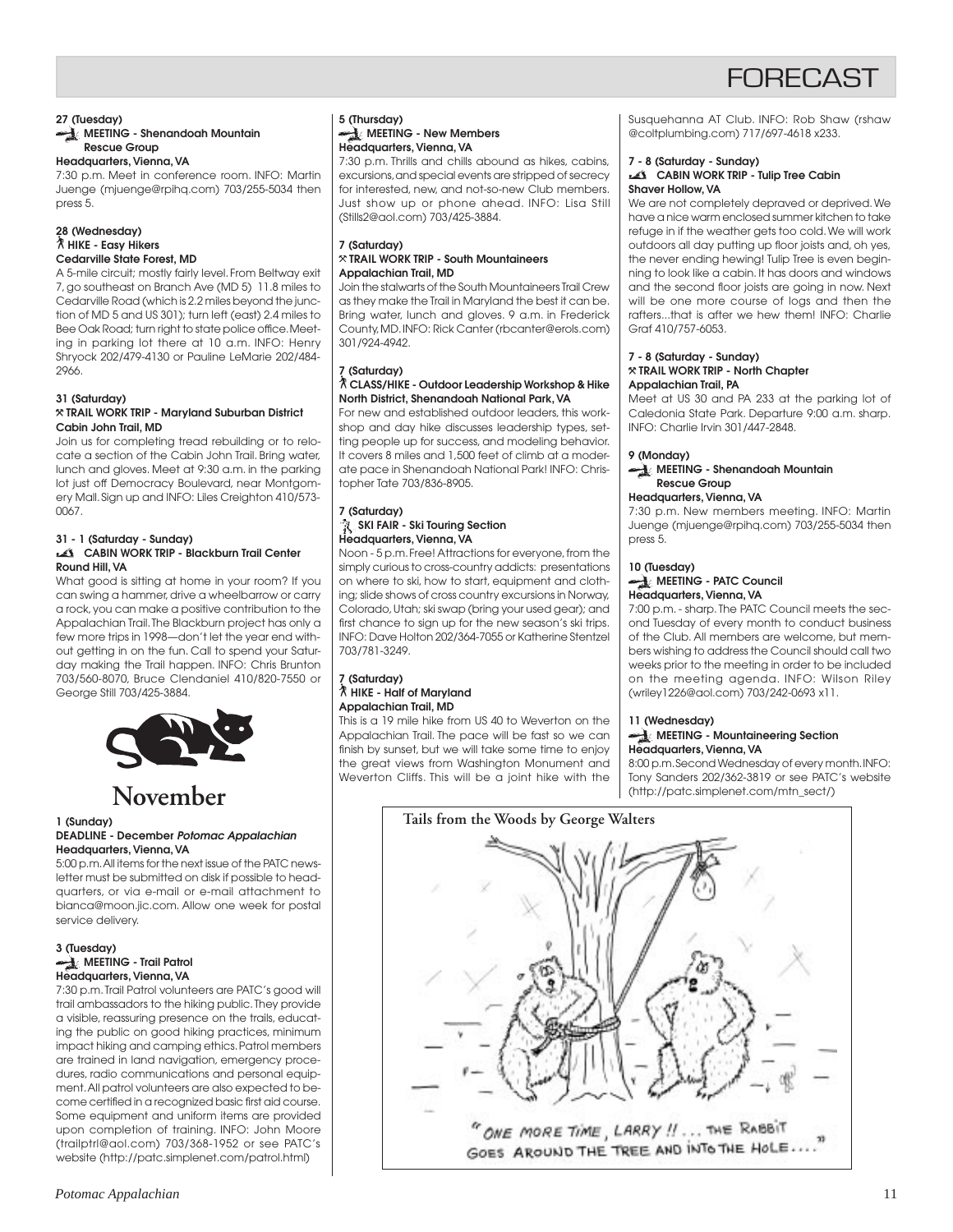# FORECAST

#### **14 (Saturday)**

#### ` **HIKE - North Chapter Tuscarora Trail Series #II-6 GWNF, VA**

Waite's Run Rd. (forest service road) to Van Buren Furnace (VA Rte. 713). 8.9 difficult miles with an elevation change of 1500 ft. INFO: Chris Firme, 717/ 765-4833 after 5:30 p.m.

#### **14 (Saturday)**

#### ` **HIKE - Natural History Geology Central District, Shenandoah National Park, VA**

Tim Rose, geologist with the Smithsonian Institution, joins Bob Pickett on a hike along the Appalachian Trail in the Stony Man/Hawksbill area. We'll cover approximately seven miles. Learn about the geology and the natural history of the region on this moderate hike. INFO: Bob Pickett 301/681-1511.

### **14 (Saturday) CLASS - Outdoor Leadership/Wilderness Risk Management**

# **REI, Bailey's Crossroads, VA**

10:30 a.m. - 4:30 p.m. This seminar will cover concepts and protocols that assist in planning and running outdoor trips and activities, safety management and risk assessment. It will also introduce participants to preventive search and rescue, time control, confrontation and intervention techniques, and setting people up for success. This is an excellent class for outdoor club members, youth leaders and any outdoor enthusiast. Christopher Tate, Director of the Wilderness Safety Council, conducts the seminar. The fee is \$60 and includes course materials and a copy of Outdoor Leadership, by John Graham. Space is limited. Register early. INFO: REI Customer Service 703/379-9400 or 301/982-9681.

# **PATC In the News**

The end of August proved to be an active time for PATC as it appeared in the *Washington Post* in two different locations. On August 21, the Trails Forum on the PATC website (http://www.hypernews. org/HyperNews/get/trails/PATC.html) was covered in the Weekend section in an article entitled "www.worth it". The article identified PATC's Trails Forum as "more up-todate than many home-brewed, special-

#### **14 (Saturday)** } **TRAIL WORK TRIP - North Chapter Tuscarora Trail, PA**

For meeting place and other details, call Charlie Irvin, 301/447-2848.

**15 (Sunday)** ` **HIKE - TRAIL PATROL TRAINING HIKE** Ever wondered what PATC's Trail Patrol does? Now's

your chance to find out. Join Kumait Jawdat for a day hike to learn more about this important volunteer opportunity. INFO: Kumait Jawdat 202/328-8137 to reserve and get more information.

### **16 (Monday)**

#### **MEETING - Conservation Committee Headquarters, Vienna, VA**

7:00 p.m. INFO: Mary Margaret Sloan 703/807-0746.

#### **19 (Thursday)** ` **HIKE - In-between Hikers Fountainhead Regional Park**

**Fairfax, VA**

A moderate-to-fast 9 miles near the Occoquan Reservoir. Mostly hilly terrain. (PATC Wash. Region, Part B, plus). Depart from first parking lot on the right, off of entrance road at 10 a.m. Bring lunch and water. No pets. RSVP not required. INFO: Hank Comeau (hankcomeau@aol.com) 703/451-7965.

#### **21 (Saturday)** } **TRAIL WORK TRIP - South Mountaineers Appalachian Trail, MD**

9 a.m. Rock and tread work will be on the agenda for this event. Learn how erosion control protects the trail from gullying. Hike awhile and join in the fun social atmosphere that is a South Mountaineers trail

interest Web pages and more focused and relevant than the average newsgroup." Meanwhile, PATC's Director of Administration Wilson Riley was quoted in the *Washington Post* Business section on August 24th in an article entitled "Outside Activities that Work." The article discussed the value of showcasing outside work activities on a resume and during job interviews. Wilson identified Club activities as a great way to develop skills. ❑

event. Tools provided. Bring lunch, water, and gloves. INFO: Rick Canter (rbcanter@erols.com) 301/924-4942.

#### **21 (Saturday)** ` **HIKE - Tuscarora Trail Series #7 Hancock, MD**

A moderately paced hike of 16.2 miles on the Tuscarora Trail between Hells Hill Trail and Camp Hardy County Park. Elevation gain is 500 feet. A car shuttle is required. PATC map K. Meet at Vienna Metro, Nutley Street North at 7:30 a.m. INFO: Jack 703/339-6716 or William 703/256-6735.

### **21 - 22 (Saturday - Sunday) CLASS - Land Navigation**

**Baileys Crossroads & Prince William Forest Park, VA** Back by popular demand. This comprehensive two day course covers the skills necessary to use map and compass in an integrated land navigation system, through classroom lecture and exercise, followed by a full day of field exercises on and off-trail in Prince William Forest Park. Participants will be taught to plot positions by latitude and longitude and UTM coordinates; point and self-location techniques; topographic map interpretation and terrain association; taking compass bearings; correcting for declination; and how to factor time and distance. The course fee is \$60 and includes workbook text, course materials, compass, map and grid reader. Space is limited to ensure individual attention. Register early! INFO: REI Customer Service 703/379-9400.

#### **21 - 22 (Saturday - Sunday) CABIN WORK TRIP - Tulip Tree Cabin Shaver Hollow, VA**

We are still hewing floor joists and wall logs and rafters but the end is in sight ( two years down the road). We have dozens of interesting jobs to do this weekend besides hewing. This beautiful work of art is taking shape. Don't miss out on the opportunity to join our crew in creating a beautiful structure from the raw material that Mother Nature provides. INFO: Charlie Graf 410/757-6053.



# **Towers Threaten Views: Can You Help?**

A local provider is threatening to place a<br>
lofty 220-foot telecommunications tower with blinking lights along the Appalachian Trail (AT). District Manager Chris Brunton and the Potomac Appalachian Trail Club (PATC) conservation committee have been actively pursuing alternatives to this intrusion to the Trail.

The site, adjacent to Ashby Gap, lies within Clark County, VA. Nextel, the telecommunications provider, has shown some flexibility in considering alternative sites that would allow a smaller tower of approximately 50 feet to be placed at the Ashby Gap site. However, considering practicalities, the tower needs to be of a sufficient height to allow its antenna to function effectively. Another alternative may be disguising the tower as a tree to fit in with the surrounding foliage.

The Appalachian Trail Conference (ATC) has been following this tower issue closely, and it has successfully resisted the placement of towers on other sections of the Trail. The National Park Service's Appalachian Trail Park Office has jurisdiction over the Ashby Gap site because of the AT's status as a National Scenic Trail. It is not the conservation committee's position to prevent these towers from being placed on the Trail; rather we would prefer that these towers be placed and designed in such a way that they would not obstruct the views that our members enjoy on a year-round basis. The conservation committee will continue to monitor this situation closely.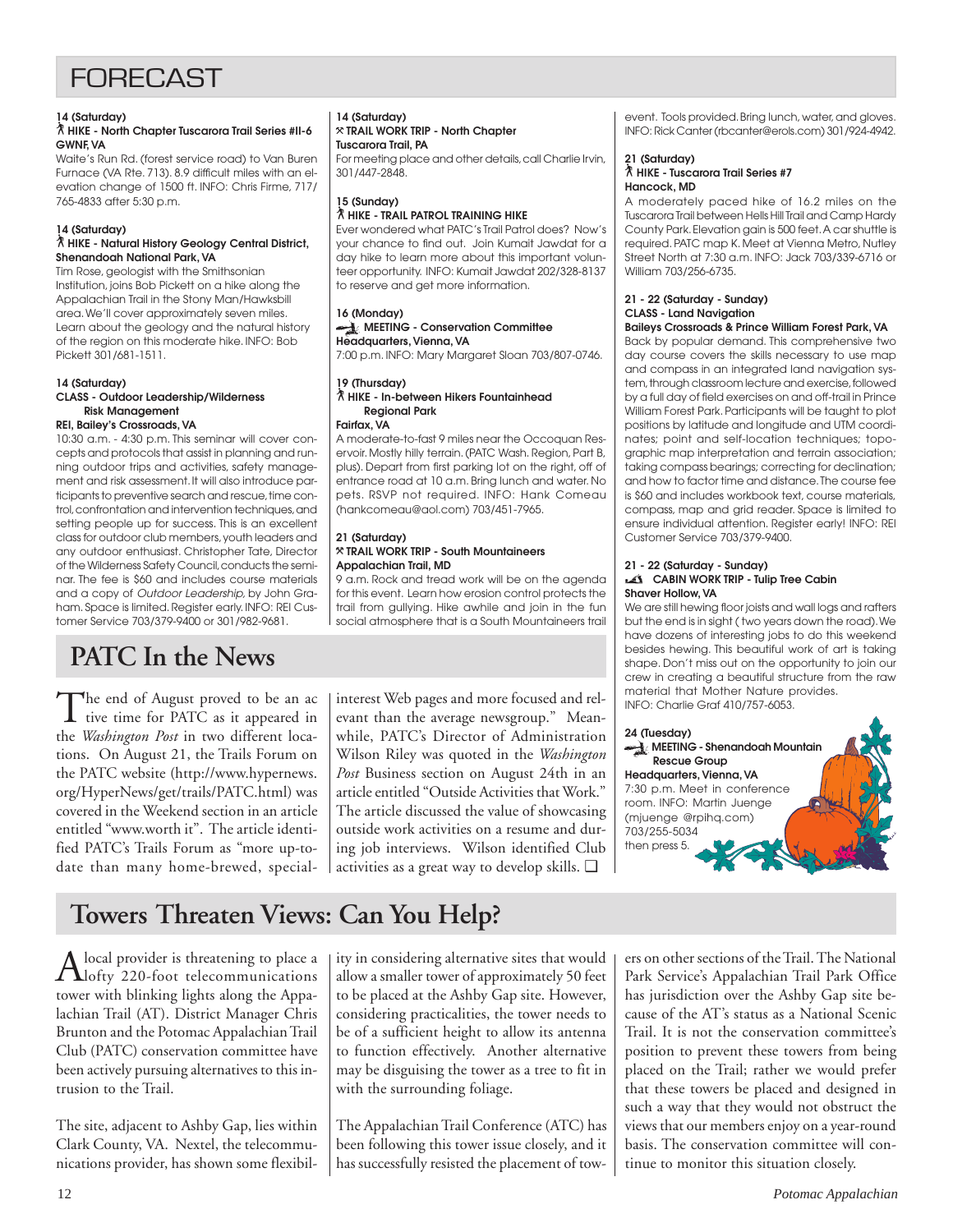# **NOTICES NOTICES**

**DEAF TRAIL WORKERS.** PATC's Massanutten Crew has an interpreter who will volunteer her time if there are deaf members who want to maintain trails with us. We work the second Saturday of the month. Call a week ahead so that we can send our usual newcomer material about what to expect on a work trip. Interpreter: Kelli Watts 202/ 543-4618 (tty). Crew leader: Wil Kohlbrenner: 540/ 477-2971 (relay).

**The PATC store** would like to ask our members for their opinion. We would like to have your suggestions as to what you would like to see available for sale in our store. You can send your suggestions to the PATC Headquarters to the attention of Maureen Estes, Sales Coordinator. We appreciate your feedback and hope to receive some helpful suggestions.

**PATC SHELTER LOOKING FOR OVERSEER:** The PATC Shelters Committee is presently seeking an overseer for the BOONE RUN Shelter located in George Washington National Forrest. If interested, Please contact John Andrews at jnandrews@aol.com or call 703-938-0349.

**PATC MEDICAL COMMITTEE** Looking for Help Newly-appointed medical committee chair for PATC needs assistance with computer presentations for wilderness medicine classes. Will work at PATC HQ in Vienna. No equipment needed - just some time and expertise with computers. Call Dr. John McNamara at 703/528-4519.

**HEADQUARTERS HOUSE COMMITTEE FORMING.** Take Pride in Your Club! We're looking for a few good volunteers to form a Headquarters House Committee to monitor conditions and undertake minor maintenance projects in the Vienna Headquarters building. INFO: Warren Sharp, 703/242- 0693, x-11.

**NEW MEMBERS MEETINGS** are hosted the first Thursday of each month at PATC Headquarters. If you're new to PATC, the meeting is a great opportunity to find out about club activities and meet some of the folks who lead these activities. Check the Forecast for specific meeting times.

**SHENANDOAH RIVER LAND/ BLUE RIDGE MOUNTAIN** LAND 10.19 acres of wooded land for sale, 557 ft. frontage on the Shenandoah River with natural canoe put-in, in Jefferson County West VA, 90 minutes from the DC area. Birds, wildflowers, views, great retreat abutting a 500 acre rolling pasture, \$69,900. Contact Anne McCormick (owner) 505/ 624-2434 or Cricket Morgan, agent for Greg Diden Realtors, 304/876-6400, evenings 304/725-6670.

### **Wave Of The Future** *Towers, continued from page 12*

During the past year, the PATC has become increasingly concerned with the rapid construction of communications towers in general, and in particular with those related to new "wireless" cellular and PCS communications. One of the premier values of the AT experience is a visual landscape that is largely unspoiled by manmade structures, and new telecommunications towers have the potential to impact these values

**NOT INTERESTED IN WORKING OUTDOORS?** PATC has a continuous need for Headquarters Volunteers willing to help out with a variety of tasks — from manning the sales desk in the evening, to providing typing or office support. It takes a lot more than trail workers to keep the Club going! INFO: Wilson Riley (wriley1226@aol.com) 703/242-0693, Ext. 11.

**PATC OVERSEERS** get BIG discounts from the following merchants who support our volunteer programs: -Blue Ridge Mountain Sports (Charlottesville/Tidewater)-20% -Hudson Trail Outfitters (DC Metro Region) 15% -The Trailhouse (Frederick, MD) 15% -Casual Adventures (Arlington, VA) 10% -Campmor (Mail Order via PATC HQ) 10% Check the back page of the PA for the latest trail, cabin, and shelter overseer opportunities. And all PATC members receive a 10% discount from Blue Ridge Mountain Sports. Be sure to have your membership ID or overseer ID ready when you shop.

**SHENANDOAH MOUNTAIN RESCUE GROUP** (SMRG) is seeking people interested in wilderness search and rescue. New member orientation meetings are held every month at PATC headquarters. NO EX-PERIENCE IS NECESSARY. INFO: Martin Juenge 703/ 255-5034, then press #5.

**TOOL ROOM VOLUNTEERS NEEDED** to help sharpen and maintain tools at PATC Headquarters. INFO: Pete Gatje 703/242-0693 x13.

**SITTING AT HOME ON A RAINY SUNDAY?** Why not stop by PATC Headquarters for the monthly Sunday at the Club — great slide shows and fascinating stories? INFO: Lisa Still (Stills2@aol.com) 703/425-3884.

**PURE MAPLE SYRUP.** PATC Life Member relocated to the Berkshires makes his own. A quart shipped within the USA is \$18.00, and makes a perfect gift. Contact me for a brochure. Tom McCrumm, 755 Watson-Spruce Corner Road, Ashfield, Massachusetts 01330, (413) 628-3268.

**PHOTOGRAPHS NEEDED.** Pictures taken on any of the hikes in Hikes in the Washington Region: Part C. This includes hikes in Rock Creek Park, Dumbarton Oaks, Theodore Roosevelt Island, Glover Archbold, National Arboretum, Doncaster, Cedarville, Myrtle Grove, Piscataway, Cosca, Jug Bay, Watkins Regional Park, and Calvert Cliffs. New edition being prepared for release this fall. Contact Jean Golightly @ jcgolghtly@aol.com or call 703-591-9363.

**TO LONGTIME MEMBERS**—A number of you have requested an updated club membership directory. For various reasons, it seems impractical to produce one. However, a directory, limited to the members who joined between 1927 and 1981 has been produced. Alphbetical by last name,it has the full address and home phone of these long-term members, as well as their date of joining PATC. To cover the cost (photocopying and postage) for the 20 page list, send \$1.00 and a self-addressed stamped envelope to Membership Coordinator, Potomac Appalachian Trail Club, 118 Park Street, SE, Vienna, VA 22180. Mailing will be done the first of next month.

**THE INTERNET SERVICES COMMITTEE** is searching for an individual interested in doing two small video authoring projects for the PATC website. The goal is to develop two short streaming video movies that will appear on PATC's opening page. Interested individuals should have a video camera, computer, and video authoring tools that produce content that can be viewed without external plug-ins (such as Real Audio G2). Contact Andy Hiltz (ahiltz@cais.net) 703/764-0121.

**WANTED:** Hiking partner to do the Maryland section of the Appalachian Trail in four 12 mile long segments from Pen Mar, MD to Harpers Ferry, WV. The series of hikes would be done sometime in the fall during a Saturday.

Section 1—would be from Pen Mar to State Route 77.

Section 2—would be from State Route 77 to Washington Monument State Park.

Section 3—would be from Washington Monument State Park to Gathland State Park at Crampton's Gap.

Section 4—would be from Gathland State Park at Crampton's Gap to the U.S. Route 340 bridge at Harpers Ferry.

The mileage may vary. If you are interested, Please either call me, Dave Lepkowski, at (703) 758-9721 or Email me at Lwws27b@prodigy.com

**PATC SHELTER LOOKING FOR OVERSEER:** The PATC shelters committee is presently seeking an overseer for the Hightop Hut shelter located in the South District of the Shenandoah National Park. If interested, Please contact John Andrews at jnandrews@aol.com or call 703-938-0349.

Notices are published free of charge for PATC members only. PATC cannot vouch for any of the advertised items. No commercial advertisement or personal notices unrelated to hiking will be accepted. Deadline for inclusion is the first day of the month preceding issuance of the newsletter. PLEASE let us know when your notice is no longer applicable.

dramatically. The National League of Cities estimates that there will be well over 100,000 new telecom towers built in the next three years alone. With their limited range and need to be within line of sight of each other, these towers seriously threaten the visual landscape as viewed from the Trail.

# **We Need Advocates**

Right now, PATC and the ATC are looking for a network of volunteers who can serve as our "eyes and ears" in each county and municipality along the Trail who are capable of serving as informed advocates to ensure that any proposed tower facilities do not unreasonably impact Trail values. The ATC is asking each Trail-maintaining club to designate one or more individuals in the organizations to serve as a contact and as liaison with local planning jurisdictions to assist the ATC and our regional office staff in monitoring any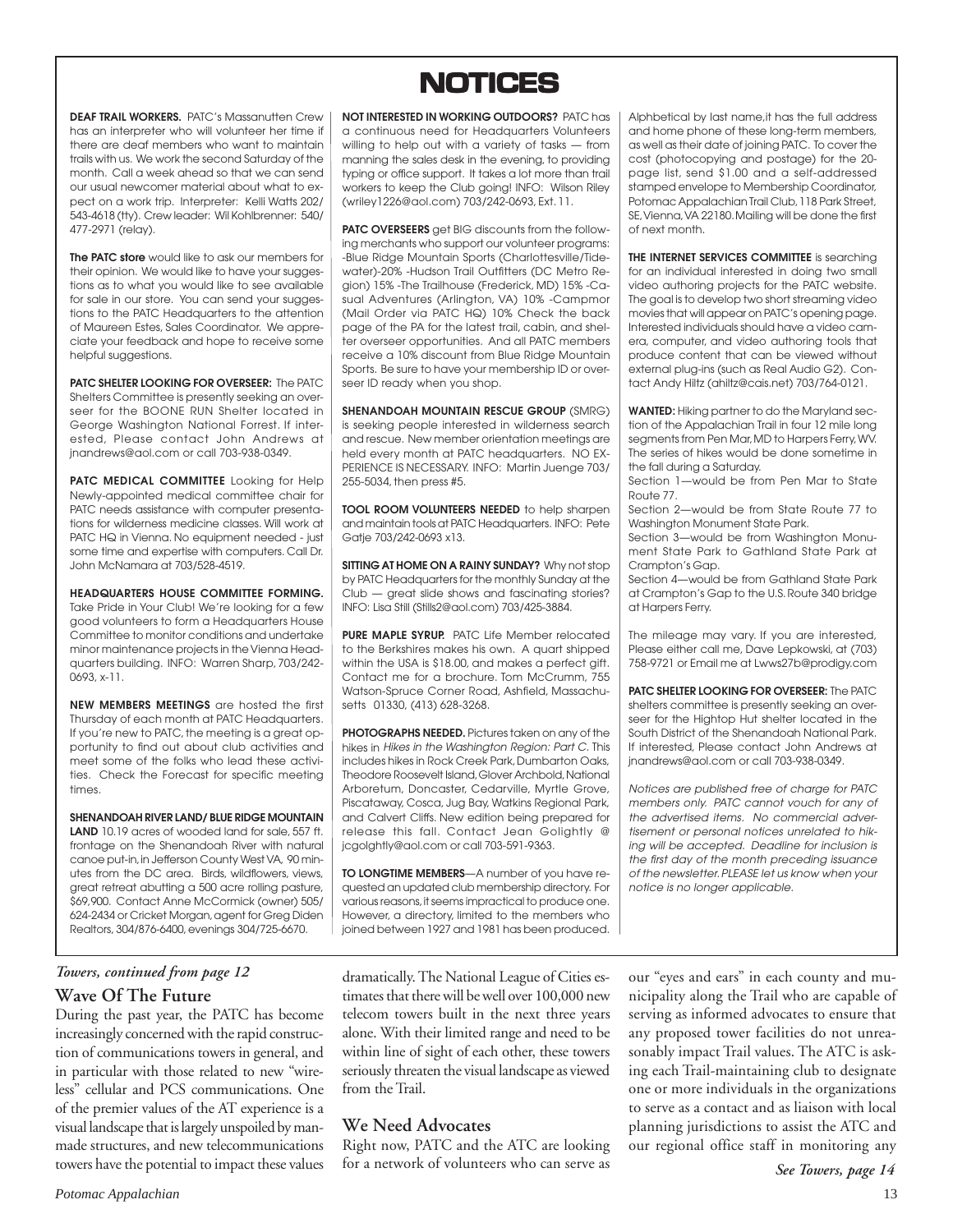# **PATC Annual Meeting**

How do you cap the end of another suc-cessful year for the PATC? Well, for starters you could combine the Club's business meeting with an election of officers for 1999, and see what has been happening in PATC this year, awards presentations for 1998 super achievers, a buffet-style dinner.

In fact, that is precisely how PATC plans to usher out 1998 and introduce 1999 at the Annual Meeting scheduled for Friday, November 6 from 6:30 to 10:30 p.m. The meeting will be held in Elk's Lodge #2188 at 8421 Arlington Boulevard in Fairfax, Virginia.

The evening will open with a cash bar offering beer and wine beginning at 6:30. A buffet dinner will follow from 7:30 to 8:30. The evening's entertainment is provided by the Opus String Quartet featuring local violinist and PATC member Laura Horstkamp.

From 8:30 to 10:00 official Club business will be transacted before your very eyes, highlighted by election of 1999 Club officers. Annual club awards will also be presented. From 10 to 10:30 a wind-up and social goodbye period will close the evening. Admission will run \$16 per person (to defray the cost of dinner).

To reach Elk's Lodge #2188 by Metro, simply take the Orange Line to Dunn Loring Station. Shuttle drivers will meet you at the South parking lot to deliver you to (and bring you from) the meeting. Drivers will find the Elks Lodge on the south side of Route 50 (Arlington Boulevard) between Gallows Road and Prosperity Avenue. From the Beltway take the Arlington Boulevard Exit (exit 8) West.

Volunteers of all types (shuttle drivers, entertainers, etc.) are needed for this event. Please telephone Lisa Still at (703) 425-3884 or email Stills2@aol.com. To attend please fill out the enclosed RSVP form and mail to PATC; Attn: Annual Meeting, Regina Garnett; 188 Park Street SE; Vienna, Virginia 22180.

# **PATC ANNUAL MEETING REGISTRATION FORM**

| Name                                 |
|--------------------------------------|
|                                      |
| Address                              |
|                                      |
|                                      |
| Phone                                |
| Please enclose \$16.00 per adult for |
| dinner.                              |
| Mail to:                             |
| Potomac Appalachian Trail Club       |
| Attn: Annual Meeting Regina Garnett  |
| 118 Park Street SE                   |
| Vienna, Virginia 22180               |
|                                      |
|                                      |
| RSVP BY October 31, 1998             |

**BECAUSE PATC PAYS FOR DINNERS IN ADVANCE, NO REFUNDS AFTER OCTOBER 31, 1998.**

# *Towers, from page 13*

proposed towers likely to impact the Trail. These individuals will in essence be lobbyists to promote the adoption of appropriate land-use controls and regulatory procedures governing telecommunications facilities. Once you stellar individuals are identified, you will be provided with a packet of information that will assist you in developing a thorough understanding of issues related to telecommunications facilities and options available for minimizing adverse impacts on our beloved Trail.

The good news is that experience has shown that when trail groups get involved, telecommunications companies are willing to work with them and attempt to accommodate their concerns. Of course, some companies may take more prodding than others.

The tower at Ashby Gap is a good example of how hikers—by working directly with the company—got a tower reduced from 220 feet with blinking lights to 50 feet with no lights.

If you would like to get involved with the telecommunications towers issue as a contact-liaison in your county or with the Conservation Committee, please contact Mary Margaret Sloan at 703-807-0746. ❑

*–Todd Birkenruth*

# **To Members Who Are Coming to the Annual Meeting**

 $\blacksquare$ 

We need your help for the upcoming<br>annual meeting on the evening of November 6. There may be a need for some people to come to the event by way of the Metrorail. Therefore, we need a couple of willing volunteers to do some shuttling service for about a half hour before the meeting begins. These same people would be needed to then transport these people back to the Metro station at the close of the evening. If you can help us in this way, please call Pat Fankhauser, Membership/Cabins Coordinator at 703/242-0693, Ext. 17 between now and 5 p.m. on Thursday, November 5th.

# **Memories of Jones Mountain Cabin**

*Editor's Note: Richard Wilkinson, the author of "Vacationing Volunteers Clear Jones Mountain Trails," in the August 1998 PA, received the following note from a reader with fond memories.*

I eye, your article "Vacationing Volunteers  $\mathbf T$  read with delight, yet with a tear in my Clear Jones Mountain Trails." In the 70's my late husband, two young sons, and I hiked the "official" and "unofficial" trails into Jones Mountain many times. The oak rocker, which may or may not be still in use, was packed in by my husband in the early 80's when we returned with older children and another family, who was eager to "meet" the cabin we so loved.

The description of the "rebuilding of the springbox" is what has precipitated this note, however. I know that in the 90's, spring boxes and the like may be necessary, but some of us will delight in memories of collecting carafes (yes, left-over from joyous gatherings) of water so cold they would collect condensation on them when placed on the dining table. The water fell along a chestnut log that we believed had been hollowed out by Harvey Nichols himself. Thank you to you and all those that continue to make it possible for other young families to make priceless memories at Jones Mountain Cabin. ❑

*—Lea Fischbach*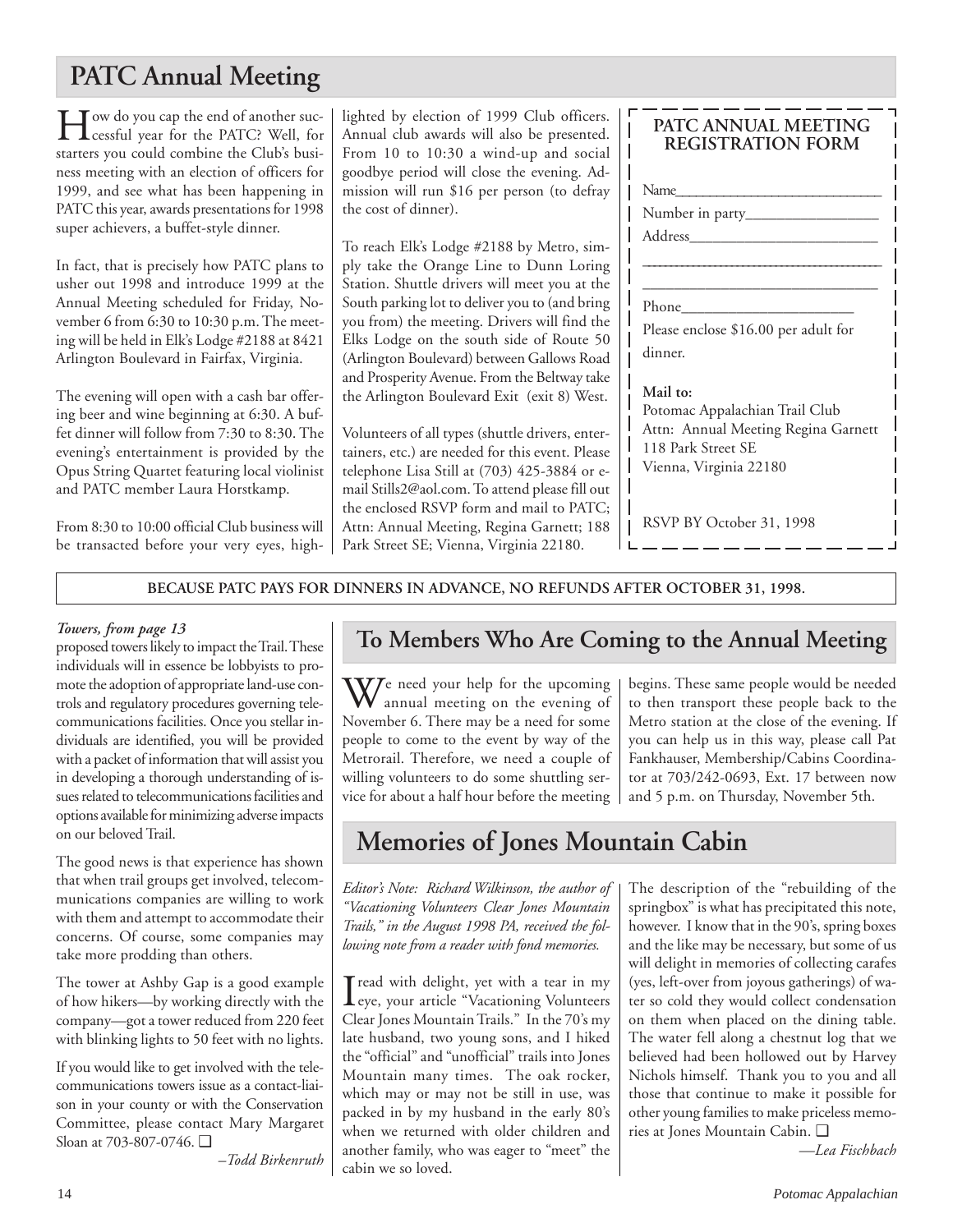# **Long-Time PATC Member Moves West**

It felt like Old Home Week at Hermitage<br>Cabin in Michaux State Forest on Aug. 21, Cabin in Michaux State Forest on Aug. 21, when one of North Chapter's founding fellows, Elizabeth Johnston, came to call. For those of you who didn't know Elizabeth when she served not only North, but the whole of the Potomac Appalachian Trail Club (PATC), Elizabeth was one of the "old-timers." She and several other old-timers, including Charlie Irvin (boy, I hope he doesn't read this!), literally began the North Chapter in 1985, and she is a life member of PATC. In addition to hundreds of hours of trailwork, Elizabeth devoted her energy and intelligence to PATC's behind-the-scenes leadership.

After the death of her husband last year, Elizabeth decided to move closer to her daughter and grandchildren in Missoula, MT. She and an Audobon Society member, Shirley Fenstemacher, turned Elizabeth's move this past spring into a bird-watching road trip through the Dakotas, (the Bad Lands, etc.).

Before she left on her westward trek, however, Elizabeth stayed at Hermitage one Friday night and took a short hike Saturday af-

ternoon with friends, thanks to an invitation by North Chapter Secretary and member Kathy Seiler. A pot-luck dinner Friday night gave those of us who participated—myself, Kathy, Charlie, North Chapter President Steve Koeppen and his wonderful wife, Tess, North Chapter Hike Coordinator Chris Firme and new KTA Secretary-wife, Beth, and Pennsylvania ridge runner Joe LaRue—a chance to catch up on the whirlwind adventures of this Grande Dame of hiking.

Not surprisingly, Elizabeth, now in her new home in Montana, has not been sitting in front of her four picture windows facing the mountains all day long by herself. In addition to spending some quality time with the grandkids, Elizabeth has joined what she calls an "old-lady hiking club," where one of the senior members, in her 80s, "can really hoof it!" according to Elizabeth.

An avid bird watcher, Elizabeth has joined the local Audobon Club, attended events at the nearby University of Montana's student theater, visited local national parks, and become involved in a church.

This summer, she and Kathy Seiler visited Glacier National Park. In the next few months, Elizabeth will be visiting the Pacific Ocean and its coastline for the first time. Her daughter is planning a sabbatical next year from work, so Elizabeth looks forward to even more time with her family. Elizabeth says she's getting pretty settled, but still misses her friends here. She enjoys being close to the wonderful backcountry of Montana. The wildlife is a little less shy than it is out East, she reports. Two recent attacks on small children by mountain lions have made local parents careful about leaving the kids outside alone, she relates. She does not have her email up and running yet, due to some telephone cable problems, but will let Steve Koeppen know when she's ready to keep in touch with all of her connected PATC friends.

Elizabeth continues to give her friends an appreciation for "wherever the trail may lead you." We hope she wanders back into our neck of the woods again sometime soon! ❑ *—Diana Heim, North Chapter*

# **Map 'Committee' Chair Speaks Up**  *PATC Interviews Its Master Mapper*

*Dave Pierce, a professional cartographer with the National Imagery and Mapping Agency, Department of Defense, was interviewed about his volunteer activities as Map Chair for PATC. He has been at this helm since 1993. During this time he has overseen 29 revisions or reprints actions resulting in the production of over 245,000 map copies.*

# **Dave, who makes up the map committee?**

Most of our PATC committees are truly a group of persons meeting and working together to achieve a common goal. Considering that definition, then, technically I'm a committee of one person. I rather believe I'm more like a conductor. I have lots of persons contributing to specific activities, all independent of each other, but timed by my direction. Among these persons are PATC headquarters staff and various committees, park or forest officials, cartographic and print contractors, and most importantly of all, a large group of PATC volunteers. It is these volunteers, to whom I assign tasks, that serve as my eyes roving the forests. The volunteers contribute 80 percent of the changes that eventually end up in each map revision. The other 20 percent come from my own field research and visits to park or forest staff.

# **What are the major events in revising a hiking map?**

The first decision is predicting when the existing map supply is going to reach zero stockage. Nine to twelve months prior to that point I'll review the scope of problems already known about the map. If I need major field research, I'll line up people to scout out specific trails. If the map is mature in its information, I may spot check a few trails. I also touch base with the appropriate park or forest rangers. Many times these officials have information about trails or park conditions that will allow the park or forest visitors better enjoy their hike. About four months prior to printing I'll have the printer obtain the necessary map stock from a national distributor. If a map revision is appropriate, rather than a reprint, I hand draw the changes onto a master overlay transparency. I give the transparency, plus written specifications, to a cartographic contractor. The contractor updates compilation materials and provides me a full size negative for each ink color. Lastly, about three weeks prior to the scheduled print date, I deliver the negatives to the printer.

# **What's the difference between a revision and reprint?**

A reprint means the map's information content is basically current and accurate. "Accurate" means the line work or symbology is within the locational tolerance allowed by the map scale. Of course my dream is to have all the PATC maps that perfect. The production effort would be a piece of cake. The first action would be for me to budget the necessary money. The second action would be to take the print negatives to the printer. The third action is go hiking for fun. The reality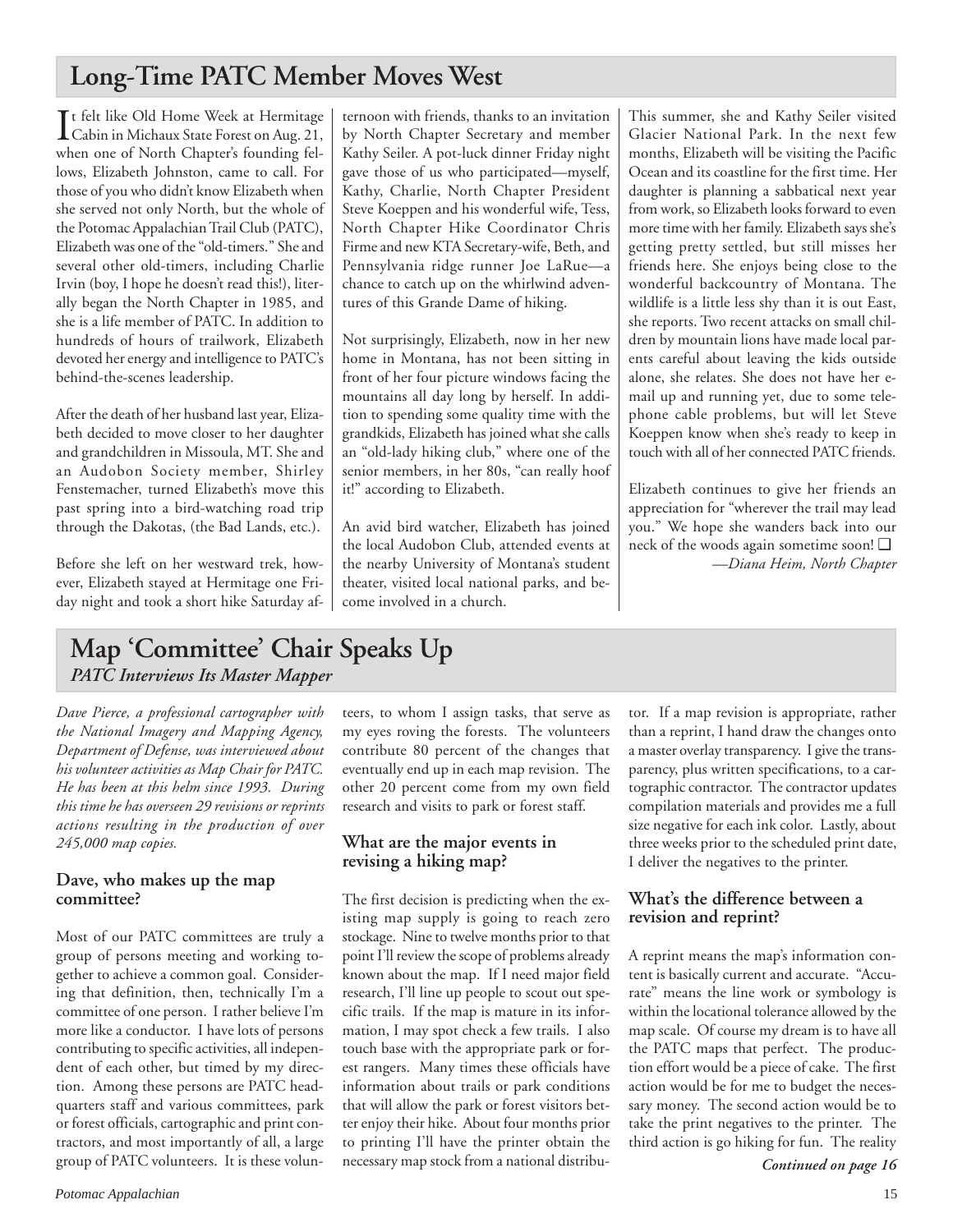is that something always needs changing on a map. If it's not the currency or accuracy factors that mandate a change, there's always the desire to add more information or standardize some bit of symbology. A revision means there are information content changes that improve the map's worth to the hiker.

### **I've had many people tell me how great our maps are for hiking. If this is true, what needs to be changed in our maps?**

Don't be fooled by the color and immense detail of our maps. In my initial three years as map chair I had to make up for many years of benign neglect in the total map information content. As a professional cartographer, I look at the total image of the map and not just the wiggly lines representing trail locations. Every piece of text, symbology, line work, or color, tries to convey information and therefore is eligible for improvement. During the 1980's each edition reasonably updated the portrayal of the Appalachian Trail. On the other hand, the map revisers did not give sufficient attention to the overall information content; i.e., boundaries, public roads, side trails, park or forest features, etc. My biggest problem during my first revisions was to stop collecting change ideas—they were too plentiful— and commit the manuscript to the press.

### **Are the map changes very noticeable?**

Yes, and no. For example, with the 1997 edition of Map J and K (Tuscarora Trail in Pennsylvania), or the 1998 edition of Map 7 (AT from the Potomac River south to VA-7), there were dramatic changes in the colors, specifications, or layout over the previous edition. Then again, on other maps, such as the 1997 revision of Map 10 (Central District of Shenandoan National Park) you would have to study the map very closely to find the 238 changes.

### **How do map users know they have the most recent revision?**

That's my favorite issue. Thanks for asking. Revisions result in the edition number increasing by "1" and the revision year being changed. These two items appear in the title block of our maps. To find out which edition is most current, call the PATC sales office and ask the sales desk volunteer, or find the same information on PATC's web site. Since I time my print deliveries for the same month the former edition hits zero stockage, we usually start marketing the new map immediately.

### **Can't a hiker find the same edition information at a commercial outlet?**

If you are buying a PATC product from a commercial retailer, then use a little caution. The retailers, who market 95 percent of our maps, typically sell all of their existing stock before ordering more from PATC. We don't offer refunds on returns of outdated editions. For most retailers, this means every three or four years, they'll have an "old" map on their shelf for six to nine months after PATC begins selling the "newer" edition.

# **How much volunteer time goes into a map revision?**

Some of my revision projects have entailed changing over 400 items of symbology or textual information. In those cases, I've contributed 80 to 100 hours of my evening and weekend time over 12 months. On top of that, perhaps 10 to 12 field volunteers have each spent a day, or more, hiking assigned trails. If it weren't for this volunteer contribution of time, our hiking maps would be much more expensive to produce and certainly not as profitable for the Club. Recently, I've started getting a second or third look at some of our maps and I'm glad to find the need for changes tapering towards zero. Only just this year was I sufficiently satisfied with a map that I chose to reprint the map in order to replenish our dwindling stock rather than revise it.

# **How many map copies do you print for each edition?**

As a business decision, I print enough map copies to last 3 to 5 years of projected sales. Our sales rate ranges from 600 copies per year on our less popular maps to over 8,000 copies per year for out most popular map. Therefore, the print runs vary from 3,000 to 24,000 copies. My minimum quantity is 3,000 copies. While this quantity on our less popular maps may take 5 years to sell, were I to print less, say 2,000 copies, the per-copy cost would not represent any significant savings.

### **Why do you print enough copies for just 3 years of sales?**

This forces PATC to have an opportunity to periodically revise the map. Early on, I had to replace some maps that were 20 years old.

These maps bothered me because a consumer could have rightly questioned the currency of the map information. If we had serious competition, we would have been out of the market. If I print enough copies for just two years of sales, the production cost per copy would be more expensive. On the opposite side, if I print enough copies for 10 years of sales I reduce the cost per copy but then we have excess capital tied up in the warehouse inventory and PATC risks having an aging product.

# **How are the maps produced? Are the maps "digitized"?**

PATC maps use conventional cartographic compilation techniques. This means negative engraving methods (hand-drawn craftsmanship) and wax-backed photographic text strips rubbed onto a clear transparency. The techniques may be 60 years old, but they are still economical. Considering our limited product line and sales volume, PATC would have difficulty in amortizing the start up costs required in switching to a professional Geographic Information System. By retaining conventional cartographic techniques I can do some of the changes myself. If the work is too complex or if the work load is too great, I contract the cartographic work to a retired, now self-employed, (read "economical") cartographer. On the other hand, I have started using some computer-assisted methods. I compose textual material on a computer at the PATC office in Vienna. The printouts are essentially photoready. Small graphics such as the trail profiles and area enlargements are done on my home computer using an Adobe Illustrator graphics application with input from a 12"x12" digitizing tablet. My best enlargements to date appear on the 1998 edition of Map 7.

# **What has been your best contribution to the PATC mapping program?**

I'd like to believe it has been the AT elevation profiles. These drawings were not revised in older editions for many reasons. The previous altimetry survey results were not available. It is difficult to perform new surveys. Lastly, you can't simply revise a small part of a profile drawing. The graphic must be completely redrawn. When done by a contractor, drawing of a profile is expensive. I found some maps had trail profiles that were over two miles different in length than the corresponding guide book distances! Over the past five years, I've surveyed over 500 miles of trail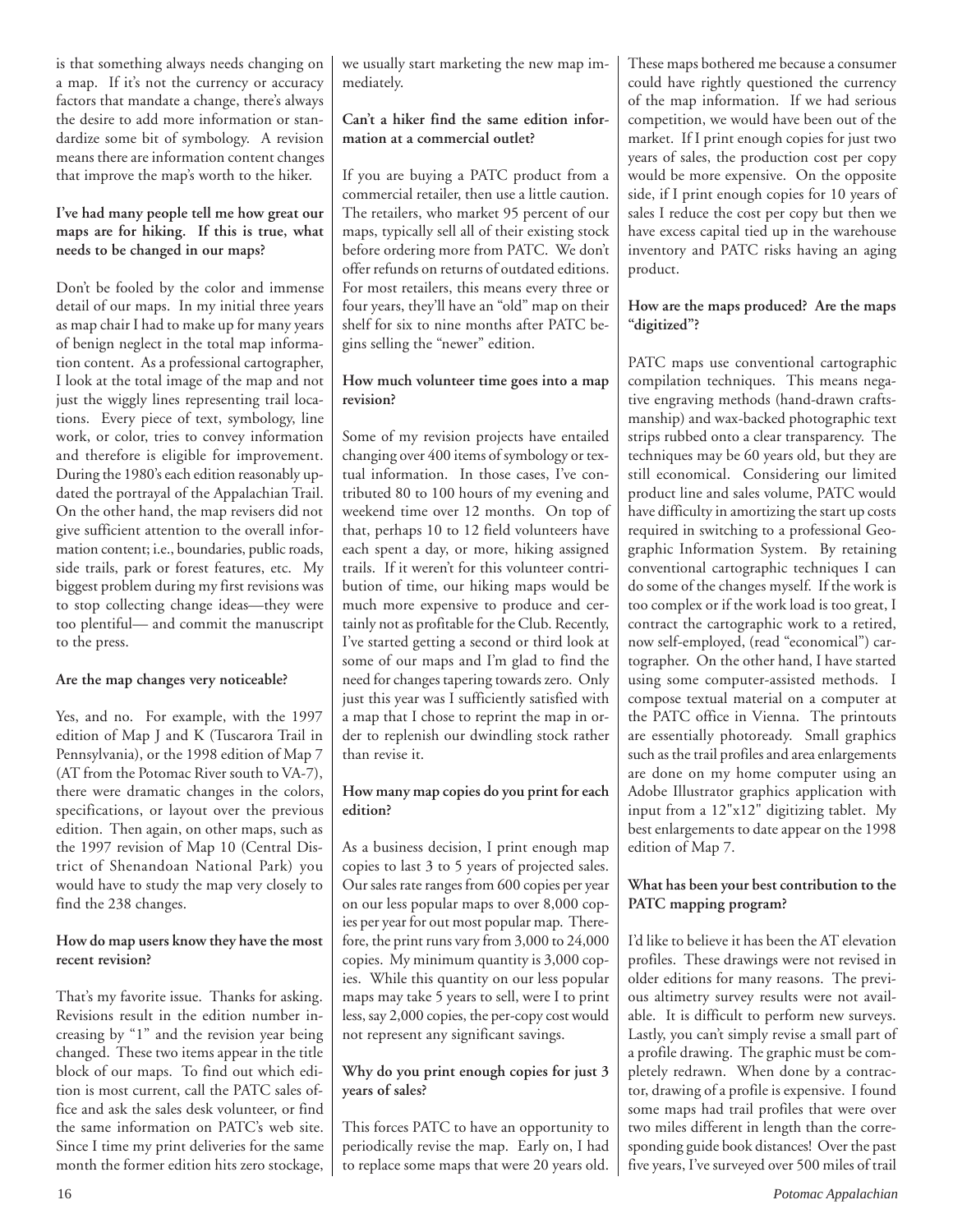for PATC. This took 1 to 2 hours per mile if I combine on-site survey time and computer keystroking time back home. I record my survey information in a spreadsheet file. I share this information with the guide book editors. My profile graphics are computerdrawn "line charts" enhanced through a graphic application. The results enable me to produce cost-free, photoready artwork. Best of all, a new drawing, due to a trail relocation is now easy since I'm modifying a digital image. An example is the Maryland AT profile on the 1998 Map 5-6. The new profile, necessary because of 3 recent trail relocations, took me 8 hours to survey and draw. The original profile, back in 1995, took me over 80 hours to survey and draw.

### **Why do you contribute so much of your time?**

I accomplish every aspect of map production. That's a challenge I would not be allowed to

take on in a large map firm, let alone in the government agency where I work. For example, I plan long range strategy, revise specifications, and collect source information. I do actual field surveys, task others to conduct field work, submit budget requests, act as a contracting agent, and help in product sales and marketing. I talk with dozens of users for quality evaluations, meet many dedicated rangers whose park or forest we are "advertising" to the public, make production decisions, and compose photoready artwork. Another challenge: can I reasonably accomplish all of those independent activities and have time left over for home and family activities. I hope my wife agrees that I do! Why contribute so much time? Well, it provides a good excuse to go hiking. What other reason could a PATC member want? Seriously, I enjoy knowing that the information I provide allows many persons to safely enjoy hiking. That's my reward.

### **Dave, thank you for your contributions to PATC. How may other Club members help with a map revision project?**

I maintain a mailing list of those PATC members who want to help on a project. Periodically, I mail out a list of projects and ask for commitments. The next letter is due out next month. Leave your name at the Club, and I'll respond. One doesn't have to be a "cartographer." Rather, I need persons who can observe their surroundings while hiking, or driving to a trailhead, and ask themselves if the map is doing the best it can in portraying what they're seeing given the map's scale and symbology limitations. All I need back are stubby pencil suggestions. I do the technical work. Lastly, one doesn't have to be a project volunteer. As many persons have found out, if they identify a map error, they'll receive a complimentary map of the next edition. ❑

# **The PATC In Wartime—Part 2**

 $A$ s the nation entered into the war on a chail-time basis, the great Civilian Conservation Corps program was shut down. Thus, the help the Club had received from this group in Shenandoah National Park was cut off. These men were needed in the armed services, and programs like the CCC were no longer needed to employ young men. There were job openings everywhere as men were drafted into the services.

By autumn of 1942, the Federal Government placed two camps of Conscientious Objectors in Shenandoah National Park, giving these men the same work the CCC had done. Using these men who refused to serve in any armed capacity the Park Service revived the program of trail maintenance on the AT within the Park. The Government had sanctioned maintenance of the Trail. Knowing it would disappear if not kept up, the NPS put the COs to work on it, so the Trail would be open for Army training, fire trails, or recreation for all.

The PATC began to rent trucks for work trips. These open trucks, (no roof on the back) could hold up to 30 workers. A core group of repeaters grew up, with a waiting list of members to take any openings in its ranks. Almost two-thirds of the workers were women. True, they were not as strong as men were, and some very heavy work was left undone if not enough men came out, but the ladies showed qualities of desire, initiative, stamina, and tenacity, and they got most of the work done. Bill Mersch headed up the committee for these trips and was a big help to the Supervisor of Trails, Frank Schairer. In early 1943, Frank was forced to resign his position in the Club. He was now a husband and father. He was very much into his work of discovering new metal alloys for the gun barrels of the nation's armed forces, and this took a lot of time and some travel. He succeeded in this work and was well recognized by both the U.S.A. and its Allies for his valuable contribution.

Locally, the Club several times held hikes on nights of the full moon, going to Rock Creek Park and the grounds of The Soldiers' Home in the District of Columbia. No reservations were needed; just show up with adequate clothing, a canteen and maybe a light midnight lunch, and walk with your Club friends! This custom proved to be very popular, and memories of these hikes lasted a long time.

Excursions were more difficult to carry out. Trips were made to South Mountain by bus or to Harpers Ferry by the B and O Railroad. One could hike from South Mountain Tavern as far as one's speed and stamina would allow, but the last bus left the Tavern for Washington at 5 P.M. The same sort of hike could be held from the train depot at Harpers Ferry, with the knowledge there were later trains coming through for Union Station. Though all public vehicles were crowded in the war years, these trips were run a number of times and were well-attended. There were a few other trips like this, to places that the extensive rail and bus network then in existence allowed. There was no leisurely meal at a roadside restaurant, and, more important for tired hikers, no guarantee of a seat on the trip back. Many of these dedicated hikers said, after the war, that these trips were good. There was fresh air and exercise, being outdoors, which was what the Club members wanted. They were used to early departures on weekend trips and also late returns, but in this time, schedules must be kept, as commercial transportation would not wait. PATC, in late 1942, settled on a once-a-month excursion schedule for the next three years, and pretty much kept to it, at least until 1944.

The Club sponsored work trips two or three times each month from late 1942 on until the war's end. It was able to keep somewhat to this plan, though not always. A truck was rented for each one, if possible. At times two or three members used their autos for a work trip. Gas rationing boards in the D.C. area would give a member an extra coupon or two for a trail-clearing trip. Federal authorities never hindered or were critical of these work trips. It had been recognized that the AT was a national asset, and as such, should be pre-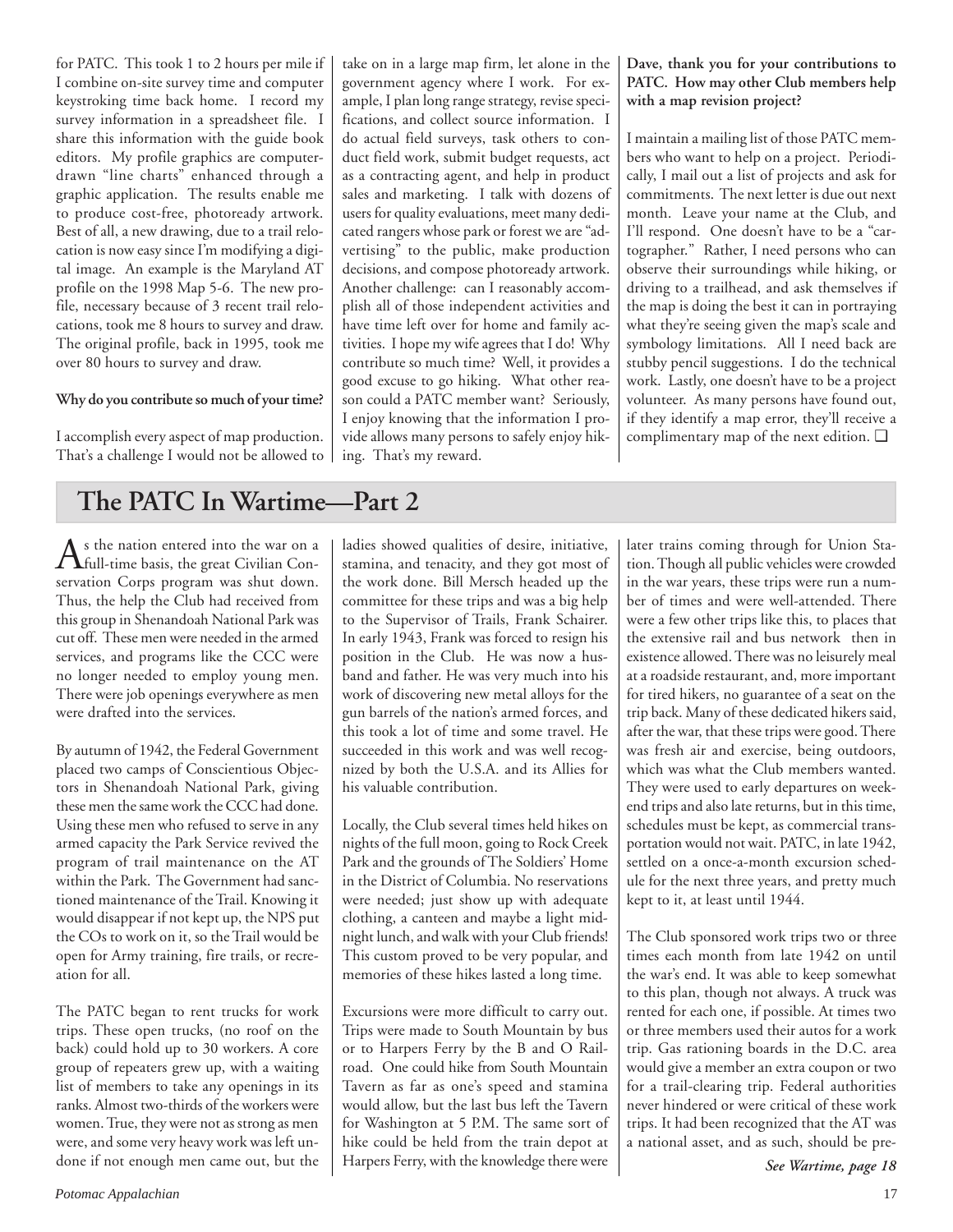# *Wartime, from page 17*

served. It had no high priority, but work on it was allowed and assisted a little.

For cabin maintenance inside the SNP, there was an alternate way. One could take a bus or train to Luray, Virginia. There one could get transportation to some of the cabins at established rates. The information available is somewhat sketchy. The Arcade Cab Company in Luray sent a rate sheet to the Club! It charged \$2.50 to Meadow Spring, \$3.00 to Range View, \$4.00 to Rock Spring and \$6.50 to Pocosin, but it is not known now whether this was per person or per trip, no matter how many riders. It also is not known whether or not such trips were ever made, though there are sketchy rumors that such a trip or maybe two were made using the Arcade Cab Company. If these rates seem ridiculously low, prices and wages were such that a family of three could get by with five or six dollars for groceries each week, if frugal, and the wage scale was such as to make that necessary. Very little inflation, as is known today, occurred during World War Two.

The old PATC tradition of going on the trip regardless of what the weather was had to be bent occasionally if not broken. If the weather was so bad as to affect the ability of people to work, or make travel so slow as to impact on the time spent working, the trip was cancelled. There was no point making a trip to the Trail just to be there, if it would result in little or no real work. Such a trip would waste time, energy, money, gas and rubber.

Though President Schmeckebier and other Club members who held high-placed Government jobs supposedly had some clout, they were not able to secure any chartered buses for Club trips after the autumn of 1942. They made strong representations to the Office of Defense Transportation, but they made no headway in their requests for buses. The AT wss not that important in the big picture. It was to the PATC, though, and the Club was forced to concentrate its resources of all sorts to keep the work trips going. Thus, excursions were scaled back even more, and some months went by without one.

Work on the Trail was done at Raven Rock Hollow in the fall of 1943, trail being cleared

# **Answer:**

Hawksbill Mountain in Shenandoah National Park.

on both sides of that boulder. Another truck trip was made, like the Raven Rock Hollow had been, to blaze and clear trail from Ashby Gap to Manassas Gap. As these trips continued into winter, there was a memorable one in 20 degree Fahrenheit temperature in an open truck. With over 25 workers in the back, legs were often tangled, and as they became frozen, one had difficulty locating one's own limbs.

No scouting trips were made, for any reason. Trips just went out, assuming that work needed to be done after an elapse of several months or a year, according to past knowledge about the area. Resources could not be wasted on scouting. There were a number of Club members who had not been out, so a

# **15th Annual PIG ROAST**

SATURDAY, NOVEMBER 7 is the date for<br>the 15th annual Pig Roast at the Blackburn<br>The Contract Hill and Hill and Shipper Trail Center. This will be our traditional "Rick Pig and Tim Rahn" Cuban style roast pig with black beans and cold beer. If you have seen Rick and Tim operate before, then we know you will be back. If you have not, then make sure you get in on this once a year special event.

Inspect the Blackburn construction job that you have been reading about and meet some new workers' list was made up in early 1944. It may have been thought that others could or should share the fun of these work jaunts, or perhaps a few really felt they had done their part for a while.

A bright spot in the picture was created when the first permanent Club office was opened. Employer's offices had been used until this time1 but in 1943, three rooms were rented at 808-17th Street, N.W., and were given good furniture and a good appearance, and kept clean and orderly. The volunteer workers who administered the PATC found this was a big help in the evenings.

> *(To be continued) –Dave Bates*

of the construction crew. Because of the construction work, inside bunk space is limited but we have plenty of tent sites. Just 45 miles West of Tysons Corner this weekend event is a great way to spend a fall weekend. Meet old friends and make new ones. Families are especially welcomed but please, no pets. Reservations are a must. Fill out your reservation and mail it with your check to Nancy. For info call Chris at 703/560-8070 or Nancy at 202/483-6992.

| 15th Annual Blackburn Pig Roast<br>Saturday, November 7, 1998<br><b>Registration Form</b>                                       |
|---------------------------------------------------------------------------------------------------------------------------------|
| Name:                                                                                                                           |
| Address:<br>Phone: $(\text{day})$ (evening)<br>Number of reservations: @ \$20.00 each<br>Amount enclosed:                       |
| I will be bringing _________ children under 12 years of age (no charge for children<br>under 12)                                |
| Include a \$20.00 payment per person for each reservation and mail to:<br>Nancy Hughes, 2339 17TH. St., NW Washington, DC 20009 |
| <b>IMPORTANT:</b> Please be sure to make your check payable to Nancy Hughes.                                                    |
| <b>Volunteers - Appointed in August</b>                                                                                         |
| $T_{\text{rel}}$ : $\bigcap_{\text{relaxation}}$                                                                                |

# **Trail Overseers**

Jim & Marth Dow Laurel Prong Trail Edgar & Nanako Snow Passamaquoddy Trail Ralph Monaco Ridge Trail

Bill & Carol Jones AT- Pine Grove Furnace to Woodrow Road AT- Spitler Knoll Overlook to Fishers Gap Malcolm Davis Corbin Cabin Cutoff Trail Mill Prong Trail Fishers Hill Loop Trail Adam Parascandola Valley Trail - Military Road to Boundary Bridge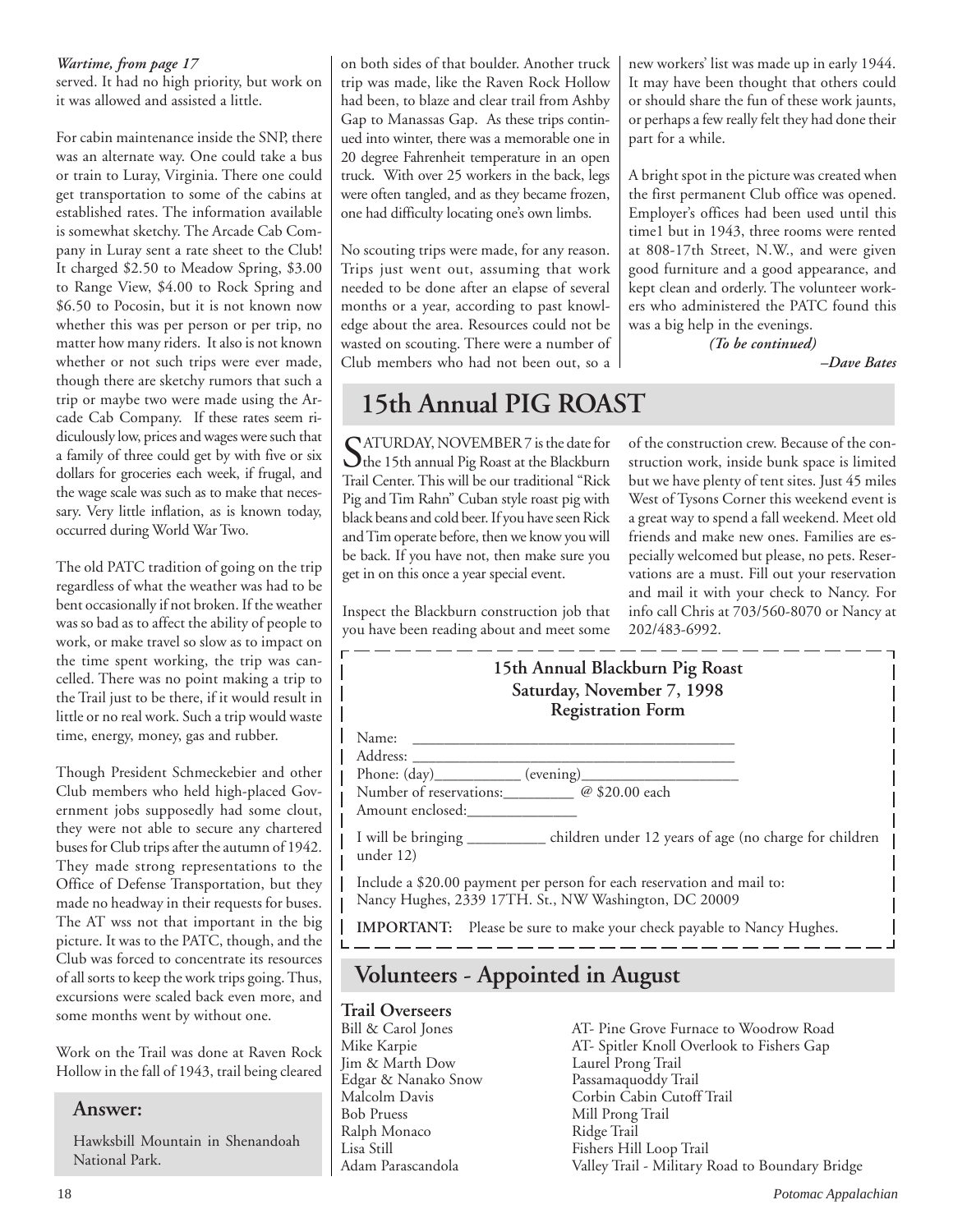# TRAILHEAD

 $\prod$ t is October. The muggy, hazy days of summer have given way to the sharp, clear days mer have given way to the sharp, clear days of fall with its vibrant colors and cool, fresh air. What an incentive for overseers to check out their trail! The nettles and briars are dead or dying, and the leaves provide a nice crunching sound. Speaking of leaves, the later part of November and December is a good time to clear the drains blocked by the fallen leaves before the winter snow and spring rains cause unneeded erosion. This is especially true this year because the effort to quickly clear the ice storm damage from the trails resulted in debris being tossed into the drains. Depending on your trail location, you may find the effort to clear the debris may be more difficult than clearing the leaves and soil drainage.

Overseers are not the only creatures checking the trails. The bears in the SNP have been very active this year with a lot of sightings reported. Overseers will notice this activity in the form of overturned rocks (especially rock water bars and drains) and the large amount of scat on the trails.

This year's overseer trail reports were due the end of September. Thanks for submitting your reports. With two months to go, volunteer hours were already 20% ahead of the previous year's total and could be a record pace for PATC. The increased hours were due in part to the effort early in the year to clear the ice storm damage and the resulting explosion of weeds during the summer.

The SNP North District's loss is Central District's gain as C. T. Campbell is now the Park Service Trails Crew Chief for the Central District. I wonder if he will take the Stihl 044 with him? North District overseers are looking forward to working with a long-time friend and Park Service trail worker, Don Harvey, and his crew.

As of September 1st, our PATC trail crews have completed six successful weeks of trail work supporting the USFS and NPS. The Massarock Crew did outstanding work on trail construction in the Massanuttens for the USFS for two weeks during mid-June. During the first four weeks of August, our SNP trail crews repaired and upgraded trails in the SNP South and Central districts for the NPS. Schairer Trail Center was used to house the crews working in the SNP South District and White Oak Cabin was used to support the Central District crews. Pete Gatje, Supervisor of Trails, indicates that from all reports the crews have done a great job and enjoyed the experience.

After two trips in August, the Cadillac Crew's Tuscarora (Big Blue North) relocation project is within a couple hundred yards of the Virginia/West Virginia state line and is approaching the PATC property on Shockeys Knob. Al Rogers says the crew should celebrate with a champagne toast when they reach the state line. It has only taken three seasons. A special thanks to Don Nykum for repairing the crumbling ceiling in the Brill Cabin, our home away from home on work trips. Cutting new trail on the rocky slopes of the knob has been a real challenge and each trip means a further hike in with the tools to get to the work site. If you need a good physical challenge, there are several works trips remaining this year.

Twelve crew members showed up for the Hoodlums Cajun Weekend. I am not sure if they showed up for the work or for John McCrae's jerked chicken at the Indian Run Cafe. With twelve workers, two crews were organized. George Walters took one group to work the AT south of Elkwallow where many drains and check dams were constructed on the steep trail that approaches the ridge above Jeremys Run. Bernie Stalmann took the other group to clear sections of the Overall Run - Tuscarora Trail. Thanks to an overcast sky, a normally hot day was made bearable. By the way, the chicken was worth the effort.

The brand-new Massanutten Crew has averaged over ten workers per trip in its first four outings. The crew is rebuilding a section of the old Glass House Trail laid out many years ago as a narrow, steep footpath for renters of PATC's Glass House. The trail crosses two ravines on its way to the Tuscarora. With years of neglect, and increasing horse and mountain bike traffic, the tread had collapsed into the ravines. The challenge of building multi-use tread on steep slopes has kept the crew busy learning every skill from pinning logs to dirt mining. Will Kohlbrenner thanks the many crew members who keep coming back for more, and welcomes any new recruits.

In July, the Blue and White Crew worked on the Cedar Run Trail, a wilderness-designated trail in SNP where power tools are not allowed. Hikers had reported an old growth blowdown that was blocking the trail at two locations (across a switchback). The crew hauled a large two-man crosscut down to the fallen tree and dispatched it with gusto. The crew welcomed a new member, Mr. A. V. Dove, who contributed strong muscles and some sage advice. Mr. Dove was largely responsible for re-opening the Lower Staunton River trail last summer. After clearing the blowdown, the crew cooled off in a deep pool on Cedar Run and spent the rest of the day weeding and clearing waterbars. The crew plans to revisit Cedar Run in the near future to do treadway repairs and waterbar rehabilitation.

For an Eagle Scout project, seventeen scouts and adult leaders installed sixteen locust log steps on a steep section of the Northern Virginia AT north of Fent Wiley Hollow. Chris Brunton appreciated their help on a section long overdue rehabilitation. Chris would also like to invite overseers interested in learning techniques to control erosion to come and see an ATC work crew tackle an erosion problem on the AT near Buzzard Hill. The work trip is scheduled for Oct. 15-19. Call Chris at (703) 560-8070 for additional details.

Looking for a few good trail overseers. Four AT sections in the Northern Virginia-South District (Route 50 to SNP) are immediately available to dedicated PATC volunteers interested in advancing the Club's primary objective - stewardship of the Appalachian Trail. All sections are in the heart of Virginia's apple and wine region and are approximately a mile in length with easy access from I-66 in Linden or Route 522 in Front Royal. Several sections are part of the original AT blazed by the PATC in the late 1920's. The sections are: Pipeline to Davenport Meadow (1.20 miles); Denton Shelter to Power line (1.20 miles); Waterline to Bear Hollow Creek (.90 miles); and Bear Hollow Creek to Route 522 (0.80 miles). See PATC Map 8 for details. If interested, contact Ed McKnew at 540/622- 6004 or emcknew@aol.com.

And there was the story about "Chicago Grace." Entries in the register at Gravel Springs Hut in the SNP complained about the deer eating hiker's clothes and carrying off walking sticks. One hiker mentioned seeing a deer munching on a black bra. My